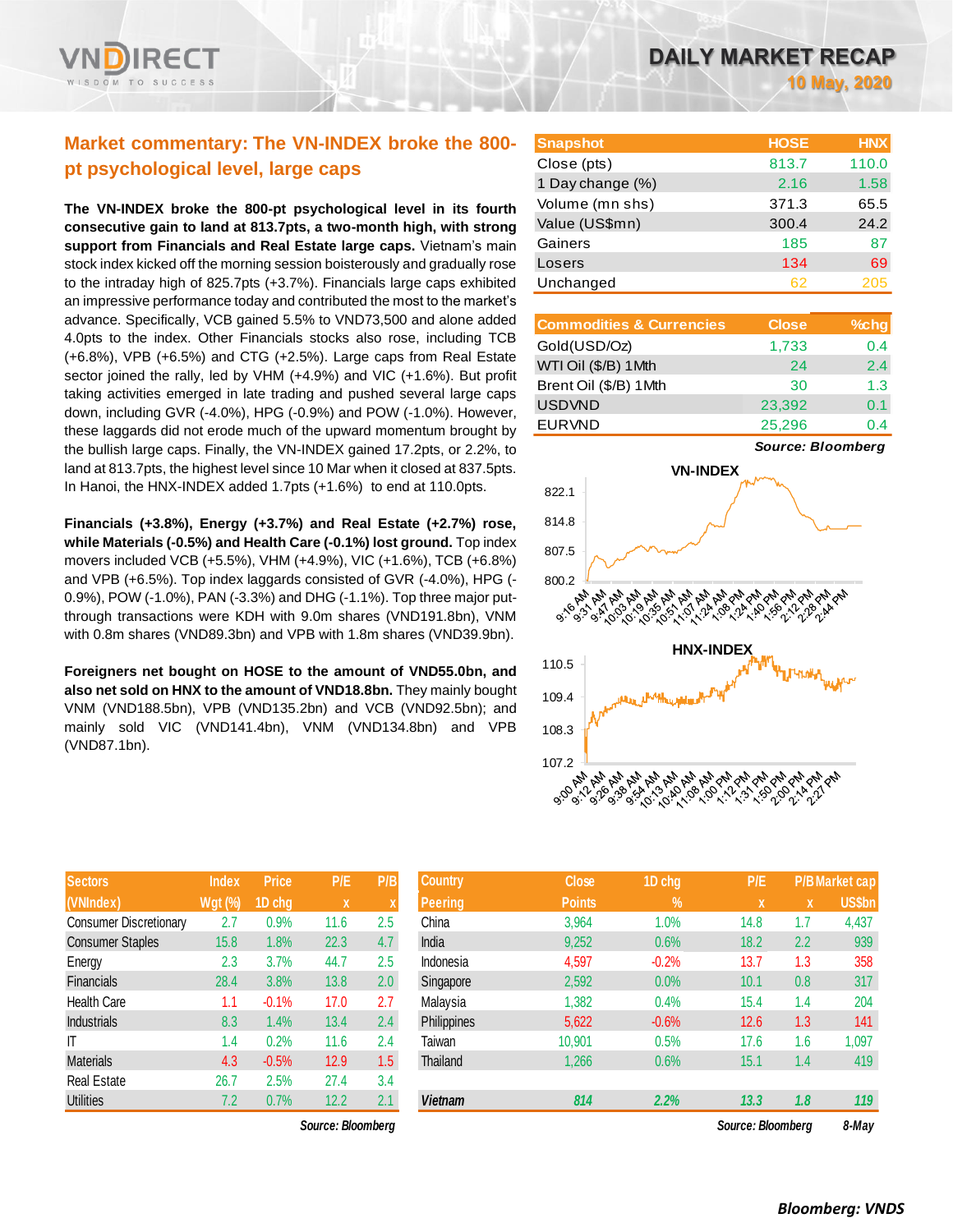

## **Market News**

**Oil set for second weekly gain with market starting to rebalance**. Oil headed for its first back-toback weekly gain since February as output cuts from the biggest producers and a nascent recovery in demand began to rebalance a market awash with crude. Futures in New York rose toward US\$25 a barrel on Friday and are up around 24% so far this week. Saudi Arabia, the world's largest oil exporter, raised the cost of almost all grades for June, suggesting it's more interested in supporting a recovery in prices than winning market share. There was also more evidence demand is starting to come back in the U.S. Gasoline supplied, an indicator of consumption, rose by the most in almost two years last week, while Genscape Inc. reported that stockpiles at the storage hub at Cushing, Oklahoma have fallen since last Friday, which would be the first contraction since late February if confirmed by government data. *(Bloomberg)*

**Vietnam's successful property transactions lowest in last four years - Ministry.** Successful property transactions accounted for 14% of the total existing units in the first quarter of 2020, marking a decrease of 60% from the same period last year and also the lowest in the past four years, according to a report. The market witnessed 13,042 successful transactions of various types of property, ranging from apartments, houses, land to condotels and resorts/villas in the first three months of the year, the Ministry of Construction said in its latest quarterly report on the domestic housing and real estate market released on May 7. Of the amount, Hanoi sold a total of 1,167 apartments, houses and land lots while Ho Chi Minh City made 2,816 successful transactions, down 62% and 45%, respectively. There were 56 projects with 20,536 units licensed from January-March while 997 others with 233,313 units were under construction. The number of apartments completed was 18,061, the report said. Five projects with 4,512 tourist apartments and 476 tourist villas were licensed while 48 others with 18,549 tourist apartments and 3,359 tourist villas were under construction. The report said the progress of many projects had been seriously hampered by precautious measures and the nationwide social distancing order to curb the spread of the COVID-19 pandemic. Pries of condo units in Hanoi and Ho Chi Minh City during the first quarter rose by 1.02% and 3.5%, respectively, year-on-year while those for tourism properties remained unchanged. Prices of industrial properties continued an upward trend, surging 6.2% during the period. Meanwhile, rental rates of retail spaces fell 10-30% from the pre-pandemic period. *(Vietnamnet.vn)*

## **Coverage Universe Update**

#### **Dabaco Group (DBC) – Update – ADD (+28.6%)**

#### **Stellar performance in 1Q20**

#### **1Q20 net profit soared on the back of pork price hike and lower CIT**

Dabaco Group's (DBC) posted a 45.9% yoy growth in 1Q20 revenue, driven by a 89.8% growth in revenue from pork. Average selling price (ASP) of pork surged 64.9% yoy while pig feed price stayed flat, helping 1Q20 gross margin to expand 11.6% pts yoy. Additionally, corporate income tax (CIT) rate slid sharply to only 6.9% in 1Q20 from 28.5% in 1Q19 as most of DBC's bottomline came from farming and food processing business which currently enjoy tax incentives. Consequently, 1Q20 net profit escalated 1,638.6% yoy to VND349bn.

#### **DBC has set a relatively prudent**

FY20F business targets, in our view At the 2020 AGM on 26 Apr, DBC targeted VND457bn in FY20F net profit (+50.4% yoy) on the back of a 15.0% yoy increase in pork sale volume. We believe the company has taken a circumspect view as 1Q20 earnings has already formed 76.4% of the full year guidance. The FY20F earnings target is 21.3% lower than our expection. The company will pay 15%/par cash dividend (translating to 5.7% of dividend yield) and a 10% stock dividend for FY20F.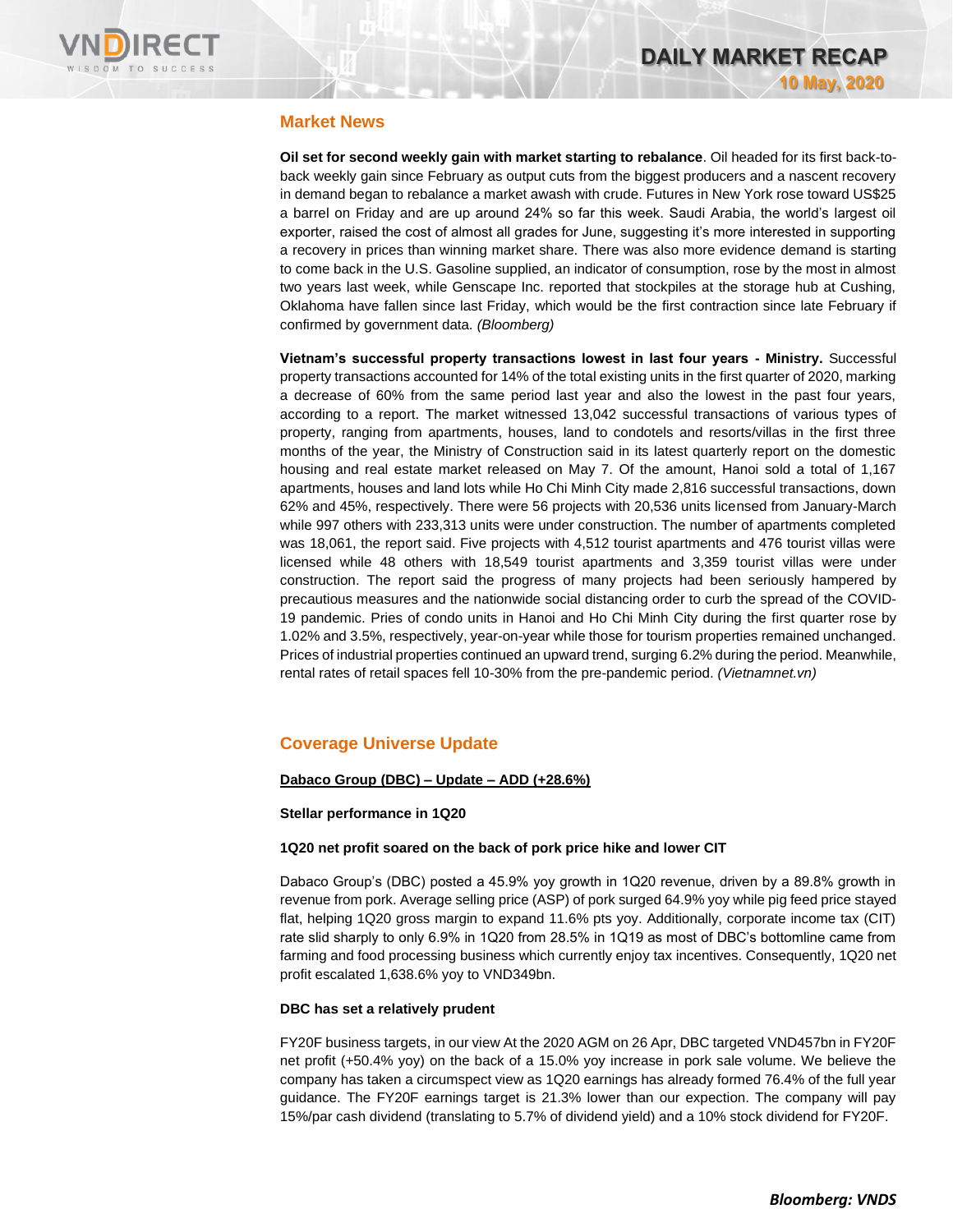

#### **Changes in FY20F forecasts**

We expect average pork price will hover around VND70,000~75,000/kg in the rest of 2020 as pork shortage lingers from the African Swine Fever fallout until post Covid-19 pandemic. We forecast DBC's ASP to increase 40.0% yoy in FY20F. We raise our FY20F revenue by 4.8% from previous reports, given higher-than-expected pork price in 1Q20. We also lift blended FY20F GPM by 3.4% pts and lower CIT by 0.6% pts to be in line with the new tax incentives. Thus, FY20F net profit is revised up 56.9% versus previous forecast to VND912bn (+200% yoy).

#### **Reiterate ADD with higher target price**

We raised our TP to VND35,500 on the back of 56.9% upward revision in FY20F EPS. Our TP is based on the combination of 10-year-DCF (WAAC 9.0%; Cost of equity 15.2%; LTG 1.0%) and target P/E multiple of 4.9x applied on new FY20F EPS. Major risks are: (1) faster-than-expected decline in pork price, and (2) a slowerthan-expected increase in DBC's pig herd size.

*Read the full report: [HERE](https://nhanha-public-api.vndirect.com.vn/click/OGE0ODlmZDA3MDVhYmY5ZTAxNzA1Y2ZkYmY4YjAwMDM=/ZTM5NDk5OTgyYjMxNDg5OGI5MzcwOWMzNmEzYWM3OWM=/e39499982b314898b93709c36a3ac79c-DBC_Update_20200508.pdf/cmVzZWFyY2hAdm5kaXJlY3QuY29tLnZu/MTgyNzE=)*

## **Notable Corporate Events**

**Tien Phong Plastic JSC (NTP VN HNX) – FY20F business targets:** NTP has targeted revenue this year at VND5,100bn (+8% yoy) and profit before tax at VND470bn (+3% yoy), the company said in its 2020 AGM report. NTP has also projected FY2020 cash dividend at 20%. *(Ndh.vn)*

*<to be continued>*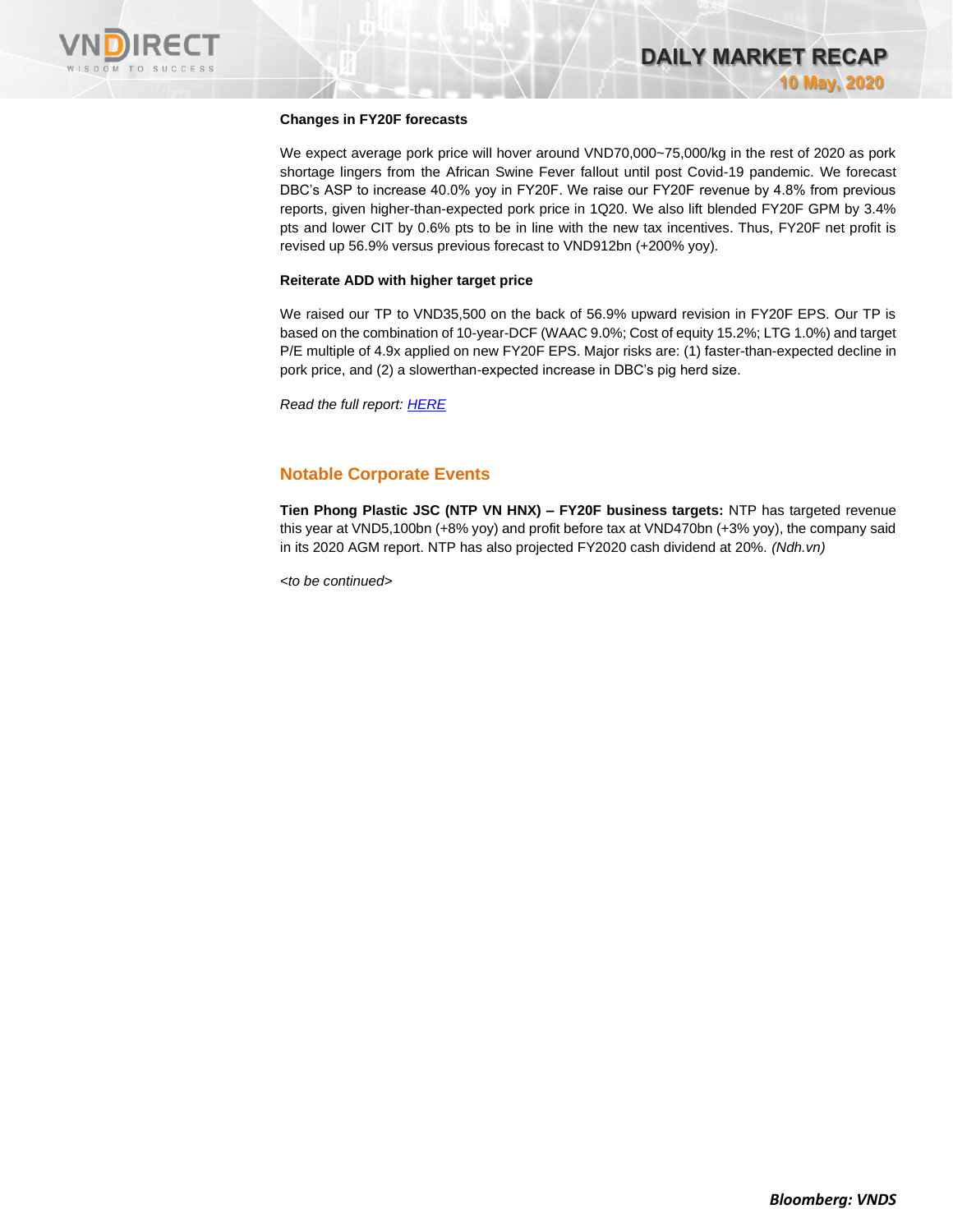## **COVERAGE SUMMARY**

WISDOM TO SUCCESS

т

 $\overline{\mathsf{V}}$ 

| <b>DAILY MARKET RECAP</b> |  |                     |
|---------------------------|--|---------------------|
|                           |  | <b>10 May, 2020</b> |

|               |                    | <b>Adjusted target</b> |                       |               |                       |                      |
|---------------|--------------------|------------------------|-----------------------|---------------|-----------------------|----------------------|
| <b>Ticker</b> | <b>Close price</b> | price                  | <b>Dividend yield</b> | <b>Upside</b> | <b>Recom-endation</b> | <b>Latest report</b> |
|               |                    |                        |                       |               |                       |                      |
| PC1           | 17,000             | 17,200                 | 0.0%                  | 1.2%          | <b>HOLD</b>           | $Link$               |
| <b>LPB</b>    | 7,400              | 10,000                 | 0.0%                  | 35.1%         | ADD                   | Link                 |
| NLG           | 23,000             | 39,600                 | 3.2%                  | 75.3%         | ADD                   | $Link$               |
| <b>ACV</b>    | 57,500             | 105,000                | 0.0%                  | 82.6%         | ADD                   | Link                 |
| <b>DPM</b>    | 13,800             | 15,800                 | 9.7%                  | 24.2%         | ADD                   | $Link$               |
| QNS           | 23,000             | 44,300                 | 3.1%                  | 95.7%         | ADD                   | Link                 |
| <b>LTG</b>    | 17,600             | 27,300                 | 10.9%                 | 66.0%         | ADD                   | $Link$               |
| VCB           | 73,500             | 86,200                 | 1.4%                  | 18.7%         | ADD                   | Link                 |
| <b>MBB</b>    | 16,600             | 26,200                 | 5.9%                  | 63.8%         | ADD                   | $Link$               |
| <b>VPB</b>    | 22,800             | 21,200                 | 0.0%                  | $-7.0%$       | <b>HOLD</b>           | Link                 |
| <b>TCM</b>    | 15,350             | 28,200                 | 3.7%                  | 87.4%         | <b>ADD</b>            | $Link$               |
| <b>HPG</b>    | 23,400             | 29,700                 | 3.0%                  | 29.9%         | ADD                   | Link                 |
| <b>PVT</b>    | 10,150             | 18,100                 | 16.2%                 | 94.6%         | ADD                   | $Link$               |
| <b>STK</b>    | 17,000             | 22,400                 | 9.0%                  | 40.7%         | ADD                   | Link                 |
| AAA           | 12,050             | 25,300                 | 20.4%                 | 130.3%        | ADD                   | $Link$               |
| <b>PNJ</b>    | 58,200             | 86,500                 | 3.3%                  | 52.0%         | ADD                   | <b>Link</b>          |
| <b>KDH</b>    | 21,350             | 28,300                 | 2.8%                  | 35.3%         | ADD                   | $Link$               |
| DCM           | 7,980              | 8,900                  | 12.4%                 | 23.9%         | <b>ADD</b>            | Link                 |
| <b>VTP</b>    | 125,500            | 111,000                | 1.9%                  | $-9.6%$       | <b>HOLD</b>           | $Link$               |
| <b>ACB</b>    | 21,400             | 28,500                 | 3.2%                  | 36.4%         | <b>ADD</b>            | Link                 |
| GAS           | 69,600             | 61,800                 | 4.6%                  | $-6.6%$       | <b>HOLD</b>           | $Link$               |
| <b>PVS</b>    | 12,100             | 16,500                 | 8.1%                  | 44.5%         | ADD                   | Link                 |
| <b>PVD</b>    | 9,690              | 16,500                 | 0.0%                  | 70.3%         | ADD                   | Link                 |
| <b>MSH</b>    | 35,250             | 51,600                 | 12.0%                 | 58.4%         | ADD                   | Link                 |
| <b>MWG</b>    | 83,800             | 139,900                | 3.4%                  | 70.4%         | ADD                   | $Link$               |
| <b>POW</b>    | 10,100             | 16,700                 | 0.0%                  | 65.3%         | ADD                   | Link                 |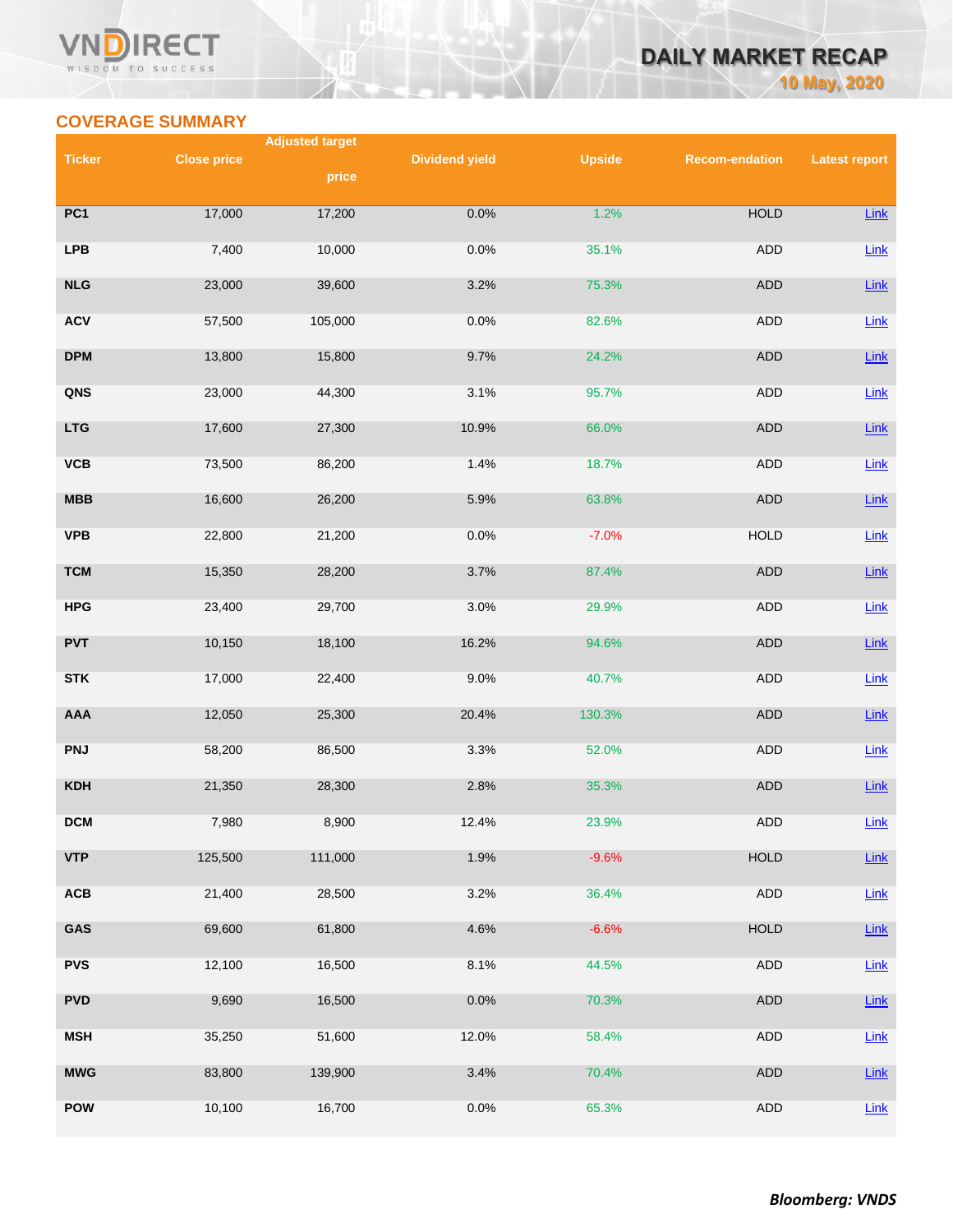

# **DAILY MARKET RECAP**

**10 May, 2020**

|               |                    | <b>Adjusted target</b> |                       |               |                       |                      |
|---------------|--------------------|------------------------|-----------------------|---------------|-----------------------|----------------------|
| <b>Ticker</b> | <b>Close price</b> |                        | <b>Dividend yield</b> | <b>Upside</b> | <b>Recom-endation</b> | <b>Latest report</b> |
|               |                    | price                  |                       |               |                       |                      |
|               |                    |                        |                       |               |                       |                      |
| <b>TCB</b>    | 18,900             | 27,400                 | 0.0%                  | 45.0%         | <b>ADD</b>            | Link                 |
|               |                    |                        |                       |               |                       |                      |
| <b>PPC</b>    | 24,700             | 27,879                 | 11.5%                 | 24.4%         | <b>ADD</b>            | Link                 |
|               |                    |                        |                       |               |                       |                      |
| <b>VIB</b>    | 14,800             | 21,200                 | 4.0%                  | 47.3%         | <b>ADD</b>            | $Link$               |
|               |                    |                        |                       |               |                       |                      |
| <b>KBC</b>    | 12,850             | 17,500                 | 0.0%                  | 36.2%         | ADD                   | Link                 |
|               |                    |                        |                       |               |                       |                      |
| <b>VNM</b>    | 105,000            | 131,000                | 6.0%                  | 30.8%         | <b>ADD</b>            | $Link$               |
| <b>VHM</b>    | 70,900             | 104,300                | 1.6%                  | 48.7%         | <b>ADD</b>            | Link                 |
|               |                    |                        |                       |               |                       |                      |
| <b>VJC</b>    | 120,000            | 142,200                | 2.6%                  | 21.1%         | <b>ADD</b>            | $Link$               |
|               |                    |                        |                       |               |                       |                      |
| <b>VHC</b>    | 32,100             | 39,700                 | 3.8%                  | 27.5%         | ADD                   | Link                 |
|               |                    |                        |                       |               |                       |                      |
| <b>VRE</b>    | 25,300             | 42,600                 | 0.0%                  | 68.4%         | <b>ADD</b>            | Link                 |
|               |                    |                        |                       |               |                       |                      |
| <b>GMD</b>    | 18,200             | 29,500                 | 0.0%                  | 62.1%         | <b>ADD</b>            | $Link$               |
|               |                    |                        |                       |               |                       |                      |
| <b>DBC</b>    | 28,100             | 35,500                 | 2.3%                  | 28.6%         | <b>ADD</b>            | Link                 |
|               |                    |                        |                       |               |                       |                      |
| <b>FPT</b>    | 53,700             | 74,000                 | 5.0%                  | 42.8%         | ADD                   | Link                 |
|               |                    |                        |                       |               |                       |                      |
| MML           | 50,700             | 73,700                 | 0.0%                  | 45.4%         | <b>ADD</b>            | $Link$               |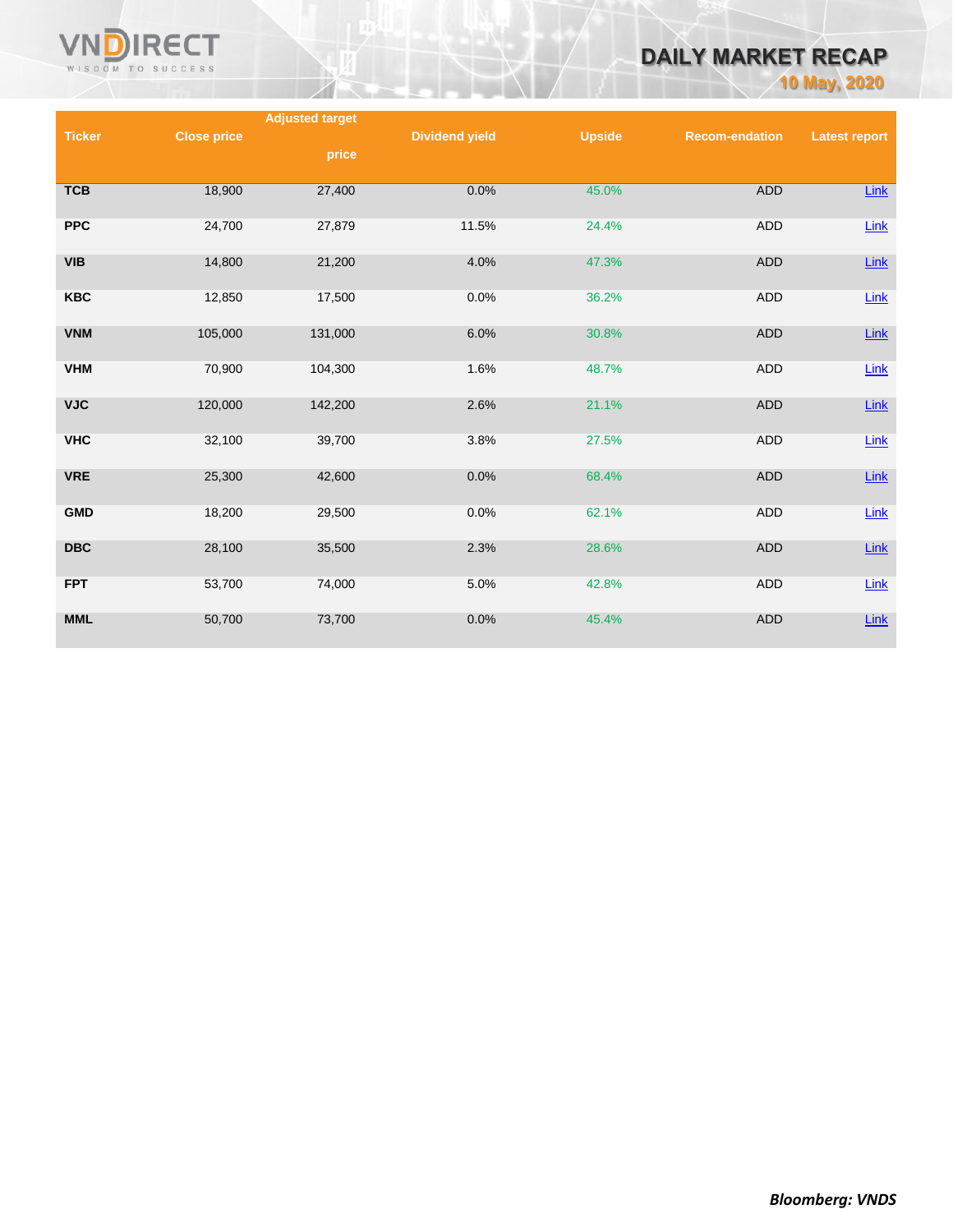## **MARKET MOVEMENTS**

WISDOM TO SUCCESS

**RECT** 

VND

|                    |              | <b>HOSE</b> |         |         |              |                    |              | <b>HNX</b> |       |        |            |
|--------------------|--------------|-------------|---------|---------|--------------|--------------------|--------------|------------|-------|--------|------------|
| <b>Top gainers</b> |              |             |         |         | <b>VND</b>   | <b>Top gainers</b> |              |            |       |        | <b>VND</b> |
| <b>Ticker</b>      | Last         | Chg         | $%$ chg | Vol.    | <b>Index</b> | <b>Ticker</b>      | Last         | Chg        | %chg  | Vol.   | Index      |
|                    | <b>Price</b> |             |         |         | impact       |                    | <b>Price</b> |            |       |        | impact     |
| <b>SMA</b>         | 18,350       | 1,200       | 7.00    | 100     | 0.007        | <b>SJC</b>         | 500          | 100        | 25.00 | 2,500  | 0.000      |
| <b>BTT</b>         | 45,150       | 2,950       | 6.99    | 30      | 0.011        | <b>BII</b>         | 700          | 100        | 16.67 | 98,100 | 0.004      |
| <b>HRC</b>         | 36,850       | 2,400       | 6.97    | 880     | 0.021        | <b>PHN</b>         | 29.700       | 2,700      | 10.00 | 7,300  | 0.010      |
| LAF                | 8,770        | 570         | 6.95    | 950     | 0.002        | <b>SGC</b>         | 66,000       | 6,000      | 10.00 | 100    | 0.013      |
| <b>VIP</b>         | 4,770        | 310         | 6.95    | 333,950 | 0.006        | PIA                | 25,500       | 2,300      | 9.91  | 2,000  | 0.004      |

| <b>Top losers</b> |              |          |         |        | <b>VND</b>   |
|-------------------|--------------|----------|---------|--------|--------------|
| <b>Ticker</b>     | Last         | Cha      | %chq    | Vol.   | <b>Index</b> |
|                   | <b>Price</b> |          |         |        | impact       |
| <b>DAT</b>        | 7.340        | $-550$   | $-6.97$ | 10     | $-0.007$     |
| <b>DTL</b>        | 16,750       | $-1,250$ | $-6.94$ | 110    | $-0.022$     |
| LM <sub>8</sub>   | 22,800       | $-1,700$ | $-6.94$ | 10     | $-0.005$     |
| <b>TCR</b>        | 3,390        | $-250$   | $-6.87$ | 500    | $-0.001$     |
| <b>SCD</b>        | 22.500       | $-1,650$ | $-6.83$ | 15,380 | $-0.004$     |

| <b>VND</b><br><b>Top index movers</b> |              |       |      |               |              |  |  |  |
|---------------------------------------|--------------|-------|------|---------------|--------------|--|--|--|
| <b>Ticker</b>                         | Last         | Cha   | %chq | Vol.          | <b>Index</b> |  |  |  |
|                                       | <b>Price</b> |       |      |               | impact       |  |  |  |
| <b>VCB</b>                            | 73,500       | 3,800 | 5.45 | 3.87MLN       | 4.024        |  |  |  |
| <b>VHM</b>                            | 70,900       | 3,300 | 4.88 | 3.64MLN       | 3.156        |  |  |  |
| VIC                                   | 97,500       | 1,500 | 1.56 | 1.68MLN       | 1.449        |  |  |  |
| <b>TCB</b>                            | 18,900       | 1,200 | 6.78 | 7.26MLN       | 1.199        |  |  |  |
| <b>VPB</b>                            | 22,800       | 1,400 |      | 6.54 14.72MLN | 0.982        |  |  |  |

| <b>VND</b><br><b>Top index laggers</b> |              |          |         |                  |              |  |  |  |  |
|----------------------------------------|--------------|----------|---------|------------------|--------------|--|--|--|--|
| <b>Ticker</b>                          | Last         | Cha      | %chq    | Vol.             | <b>Index</b> |  |  |  |  |
|                                        | <b>Price</b> |          |         |                  | impact       |  |  |  |  |
| <b>GVR</b>                             | 12,000       | $-500$   | -4.00   | 1.50MLN          | $-0.571$     |  |  |  |  |
| <b>HPG</b>                             | 23,400       | $-200$   |         | $-0.85$ 12.48MLN | $-0.158$     |  |  |  |  |
| <b>POW</b>                             | 10,100       | $-100$   | $-0.98$ | 9.45MLN          | $-0.067$     |  |  |  |  |
| <b>PAN</b>                             | 24,600       | $-850$   | $-3.34$ | 44,120           | $-0.053$     |  |  |  |  |
| <b>DHG</b>                             | 96.000       | $-1,100$ | $-1.13$ | 46.920           | $-0.041$     |  |  |  |  |

|               | <b>VND</b><br><b>Top liquidity</b> |        |         |         |              |  |  |  |  |
|---------------|------------------------------------|--------|---------|---------|--------------|--|--|--|--|
| <b>Ticker</b> | Last                               | Chg    | $%$ chg | Val.    | <b>Index</b> |  |  |  |  |
|               | <b>Price</b>                       |        |         | (VNDbn) | impact       |  |  |  |  |
| <b>VNM</b>    | 105,000                            | 1,600  | 1.55    | 336     | 0.796        |  |  |  |  |
| <b>VPB</b>    | 22,800                             | 1,400  | 6.54    | 331     | 0.982        |  |  |  |  |
| <b>HPG</b>    | 23,400                             | $-200$ | $-0.85$ | 297     | $-0.158$     |  |  |  |  |
| <b>VCB</b>    | 73,500                             | 3,800  | 5.45    | 279     | 4.024        |  |  |  |  |
| <b>CTG</b>    | 20,900                             | 500    | 2.45    | 268     | 0.532        |  |  |  |  |

|             |              | <b>HOSE</b> |         |         |              |                    |              | <b>HNX</b> |       |        |              |
|-------------|--------------|-------------|---------|---------|--------------|--------------------|--------------|------------|-------|--------|--------------|
| Top gainers |              |             |         |         | <b>VND</b>   | <b>Top gainers</b> |              |            |       |        | <b>VND</b>   |
| Ticker      | Last         | Chg         | $%$ chg | Vol.    | <b>Index</b> | Ticker             | Last         | Chg        | %chg  | Vol.   | <b>Index</b> |
|             | <b>Price</b> |             |         |         | impact       |                    | <b>Price</b> |            |       |        | impact       |
| <b>SMA</b>  | 18,350       | 1,200       | 7.00    | 100     | 0.007        | <b>SJC</b>         | 500          | 100        | 25.00 | 2,500  | 0.000        |
| <b>BTT</b>  | 45,150       | 2,950       | 6.99    | 30      | 0.011        | BII                | 700          | 100        | 16.67 | 98,100 | 0.004        |
| HRC         | 36,850       | 2,400       | 6.97    | 880     | 0.021        | <b>PHN</b>         | 29,700       | 2,700      | 10.00 | 7,300  | 0.010        |
| LAF         | 8,770        | 570         | 6.95    | 950     | 0.002        | <b>SGC</b>         | 66,000       | 6,000      | 10.00 | 100    | 0.013        |
| VIP         | 4,770        | 310         | 6.95    | 333,950 | 0.006        | PIA                | 25,500       | 2,300      | 9.91  | 2,000  | 0.004        |
|             |              |             |         |         |              |                    |              |            |       |        |              |

| <b>Top losers</b> |              |          |         |        | <b>VND</b> | <b>Top losers</b> |              |          |          |         | <b>VND</b>   |
|-------------------|--------------|----------|---------|--------|------------|-------------------|--------------|----------|----------|---------|--------------|
| Ticker            | Last         | Chg      | $%$ chq | Vol.   | Index      | Ticker            | Last         | Chg      | %chg     | Vol.    | <b>Index</b> |
|                   | <b>Price</b> |          |         |        | impact     |                   | <b>Price</b> |          |          |         | impact       |
| Dat               | 7.340        | $-550$   | $-6.97$ | 10     | $-0.007$   | <b>MEC</b>        | 600          | $-100$   | $-14.29$ | 122,400 | 0.000        |
| <b>DTL</b>        | 16,750       | $-1,250$ | $-6.94$ | 110    | $-0.022$   | <b>FID</b>        | 800          | $-100$   | $-11.11$ | 100     | $-0.001$     |
| LM8               | 22,800       | $-1,700$ | $-6.94$ | 10     | $-0.005$   | VIG               | 800          | $-100$   | $-11.11$ | 156.200 | $-0.003$     |
| <b>TCR</b>        | 3,390        | $-250$   | $-6.87$ | 500    | $-0.001$   | <b>TKC</b>        | 2,700        | $-300$   | $-10.00$ | 24,300  | $-0.002$     |
| SCD               | 22,500       | $-1,650$ | $-6.83$ | 15,380 | $-0.004$   | TТT               | 35,100       | $-3,900$ | $-10.00$ | 100     | $-0.004$     |

| <b>Top index movers</b> |                      |       |      |               | <b>VND</b>      | Top index movers |                      |       |         |         | <b>VND</b>             |
|-------------------------|----------------------|-------|------|---------------|-----------------|------------------|----------------------|-------|---------|---------|------------------------|
| Ticker                  | Last<br><b>Price</b> | Chg   | %chq | Vol.          | Index<br>impact | Ticker           | Last<br><b>Price</b> | Chg   | $%$ chg | Vol.    | <b>Index</b><br>impact |
| VCB                     | 73.500               | 3,800 | 5.45 | 3.87MLN       | 4.024           | <b>SHB</b>       | 17.000               | 900   | 5.59    | 3.81MLN | 1.206                  |
| <b>VHM</b>              | 70.900               | 3.300 | 4.88 | 3.64MLN       | 3.156           | <b>ACB</b>       | 21,400               | 200   | 0.94    | 5.99MLN | 0.323                  |
| VIC                     | 97.500               | 1.500 | 1.56 | 1.68MLN       | 1.449           | <b>NVB</b>       | 8.200                | 300   | 3.80    | 2.67MLN | 0.120                  |
| TCB                     | 18.900               | 1.200 | 6.78 | 7.26MLN       | 1.199           | <b>DNP</b>       | 17.400               | 1.000 | 6.10    | 600     | 0.051                  |
| VPB                     | 22,800               | 1,400 |      | 6.54 14.72MLN | 0.982           | <b>SHN</b>       | 7,500                | 300   | 4.17    | 5,300   | 0.036                  |

| <b>Top index laggers</b> |              |          |         |                  | <b>VND</b> | Top index laggers |              |          |         |                | <b>VND</b>   |
|--------------------------|--------------|----------|---------|------------------|------------|-------------------|--------------|----------|---------|----------------|--------------|
| Ticker                   | Last         | Chg      | $%$ chq | Vol.             | Index      | Ticker            | Last         | Chg      | $%$ chg | Vol.           | <b>Index</b> |
|                          | <b>Price</b> |          |         |                  | impact     |                   | <b>Price</b> |          |         |                | impact       |
| <b>GVR</b>               | 12.000       | $-500$   | $-4.00$ | 1.50MLN          | $-0.571$   | DL <sub>1</sub>   | 14.600       | $-1.600$ | $-9.88$ | 200            | $-0.075$     |
| <b>HPG</b>               | 23,400       | $-200$   |         | $-0.85$ 12.48MLN | $-0.158$   | <b>VCS</b>        | 63,800       | $-1.100$ | $-1.69$ | 718,400        | $-0.036$     |
| <b>POW</b>               | 10.100       | $-100$   | $-0.98$ | 9.45MLN          | $-0.067$   | <b>DGC</b>        | 28,600       | $-300$   | $-1.04$ | 112.100        | $-0.024$     |
| PAN                      | 24,600       | $-850$   | $-3.34$ | 44.120           | $-0.053$   | <b>KLF</b>        | 1.800        | $-100$   |         | -5.26 13.69MLN | $-0.017$     |
| DHG                      | 96.000       | $-1.100$ | $-1.13$ | 46.920           | $-0.041$   | <b>SZB</b>        | 31,000       | $-1.000$ | $-3.13$ | 5.400          | $-0.014$     |

| <b>Top liquidity</b> |              |        |         |         | <b>VND</b>   | <b>Top liquidity</b> |              |          |         |                   | <b>VND</b>   |
|----------------------|--------------|--------|---------|---------|--------------|----------------------|--------------|----------|---------|-------------------|--------------|
| Ticker               | Last         | Chg    | $%$ chg | Val.    | <b>Index</b> | Ticker               | Last         | Chg      | $%$ chg | Val.              | <b>Index</b> |
|                      | <b>Price</b> |        |         | (VNDbn) | impact       |                      | <b>Price</b> |          |         | (VNDbn)           | impact       |
| VNM.                 | 105.000      | 1,600  | 1.55    | 336     | 0.796        | <b>ACB</b>           | 21,400       | 200      | 0.94    | 129               | 0.323        |
| <b>VPB</b>           | 22,800       | 1,400  | 6.54    | 331     | 0.982        | <b>PVS</b>           | 12,100       | 100      | 0.83    | 69                | 0.024        |
| HPG                  | 23.400       | $-200$ | $-0.85$ | 297     | $-0.158$     | <b>SHB</b>           | 17.000       | 900      | 5.59    | 63                | 1.206        |
| <b>VCB</b>           | 73,500       | 3,800  | 5.45    | 279     | 4.024        | <b>VCS</b>           | 63,800       | $-1,100$ | $-1.69$ | 47                | $-0.036$     |
| CTG                  | 20,900       | 500    | 2.45    | 268     | 0.532        | <b>KLF</b>           | 1,800        | $-100$   | $-5.26$ | 25                | $-0.017$     |
|                      |              |        |         |         |              |                      |              |          |         | Source: Bloomberg |              |

*Source: Bloomberg*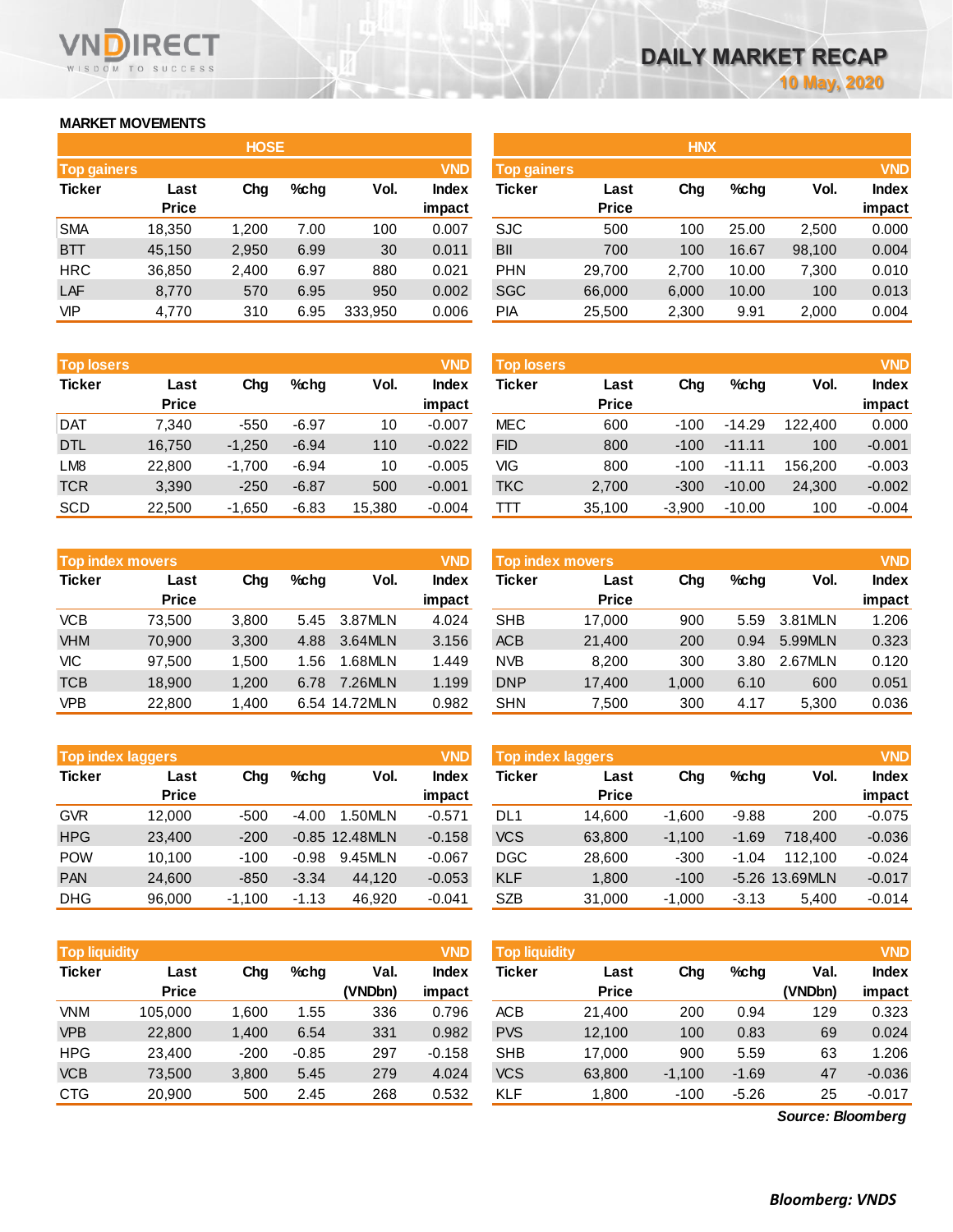

#### **FOREIGN ACTIVITIES**

| Volume (Mn'shs)       | <b>HOSE</b> | <b>HNX</b> | <b>Value (VND'bn)</b> | <b>HOSE</b> | <b>HNX</b> |
|-----------------------|-------------|------------|-----------------------|-------------|------------|
| <b>BUY</b>            | 28.8        | 0.5        | <b>BUY</b>            | 895.9       | 6.4        |
| % of market           | 8.1%        | $0.7\%$    | % of market           | 12.9%       | 1.1%       |
| <b>SELL</b>           | 29.1        | 3.7        | <b>SELL</b>           | 841.0       | 25.2       |
| % of market           | 8.1%        | 5.6%       | % of market           | 12.1%       | 4.5%       |
| <b>NET BUY (SELL)</b> | (0.3)       | (3.2)      | <b>NET BUY (SELL)</b> | 55.0        | (18.8)     |

*Source: HSX, HNX*

## **Foreign net buy/sell (30 days) in VND'bn**



| <b>YTD ACCUMULATION</b> |             |            |                       |             |                                                        |
|-------------------------|-------------|------------|-----------------------|-------------|--------------------------------------------------------|
| <b>Volume (MIn'shs)</b> | <b>HOSE</b> | <b>HNX</b> | Value (VND'bn)        | <b>HOSE</b> | <b>HNX</b>                                             |
| <b>BUY</b>              | 1,400.6     | 44.6       | <b>BUY</b>            | 49,120.7    | 502.3                                                  |
| % of market             | 7.1%        | 1.1%       | % of market           | 14.2%       | 0.3%                                                   |
| <b>SELL</b>             | 2,172.3     | 217.5      | <b>SELL</b>           | 66,649.6    | 2,156.8                                                |
| % of market             | 11.0%       | $5.2\%$    | % of market           | 19.2%       | 1.3%                                                   |
| <b>NET BUY (SELL)</b>   | (771.7)     | (172.9)    | <b>NET BUY (SELL)</b> | (17, 529)   | (1,654.5)<br>$\sim$ $\sim$ $\sim$ $\sim$ $\sim$ $\sim$ |

*Source: HSX, HNX*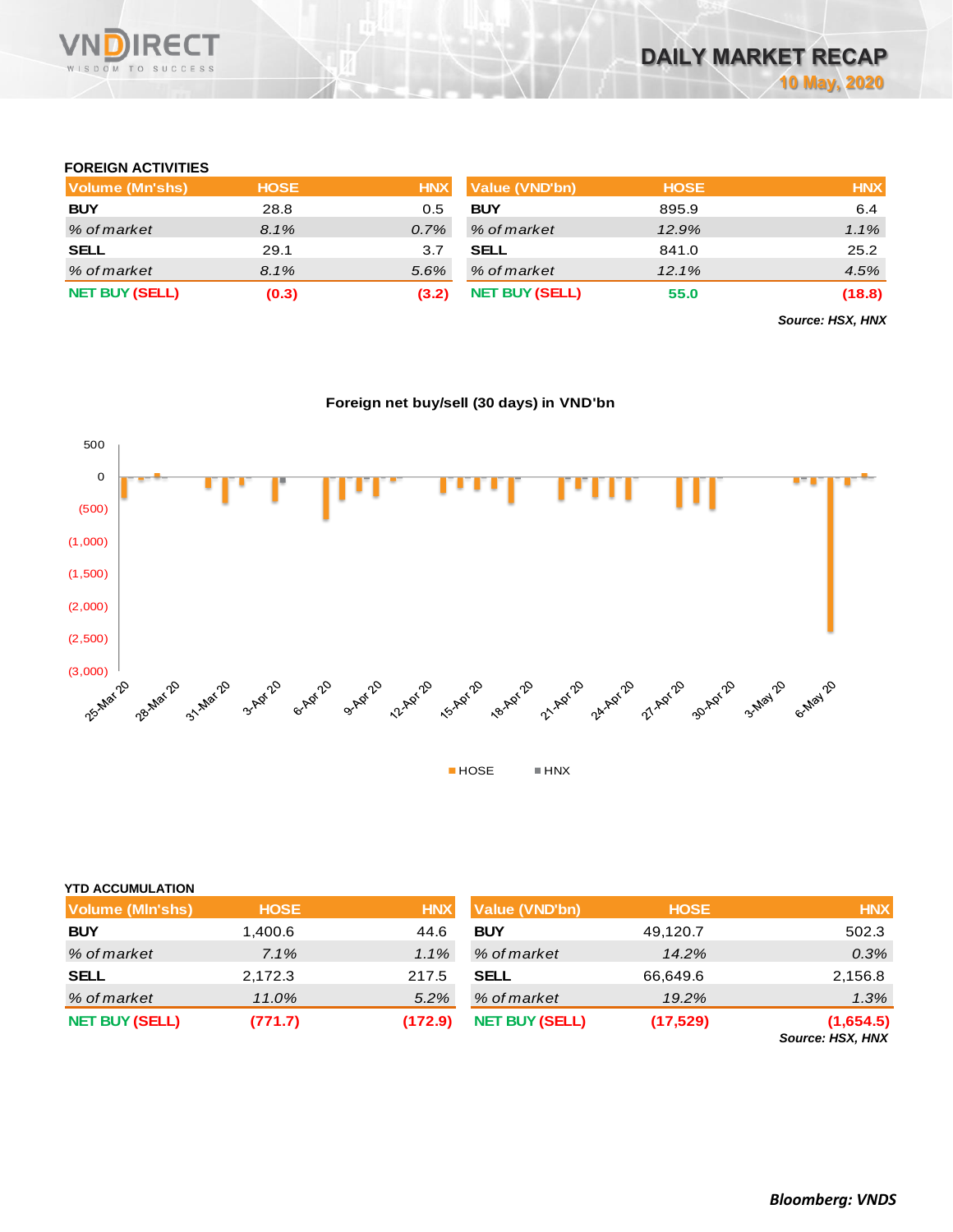#### **FOREIGN ACTIVITIES**

WISDOM TO SUCCESS

**RECT** 

VNĪ

|               |                               | <b>HOSE</b> |         |       |                 |            |                               | <b>HNX</b> |         |       |                 |
|---------------|-------------------------------|-------------|---------|-------|-----------------|------------|-------------------------------|------------|---------|-------|-----------------|
|               | Top buy by foreigners (value) |             |         |       | <b>VND'bn</b>   |            | Top buy by foreigners (value) |            |         |       | <b>VND'bn</b>   |
| <b>Ticker</b> | Last<br><b>Price</b>          | Chg         | %chg    | Value | Index<br>impact | Ticker     | Last<br><b>Price</b>          | Chg        | %chg    | Value | Index<br>impact |
| <b>VNM</b>    | 105,000                       | 1,600       | 1.55    | 188.5 | 0.796           | <b>VCS</b> | 63,800                        | $-1.100$   | $-1.69$ | 4.4   | 0.000           |
| <b>VPB</b>    | 22,800                        | 1,400       | 6.54    | 135.2 | 0.982           | TIG        | 5,700                         | 100        | 1.79    | 0.6   | 0.000           |
| <b>VCB</b>    | 73,500                        | 3,800       | 5.45    | 92.5  | 4.024           | LAS        | 6,000                         | 0          | 0.00    | 0.2   | 0.000           |
| <b>VHM</b>    | 70,900                        | 3,300       | 4.88    | 59.9  | 3.156           | <b>HUT</b> | 1,700                         | 0          | 0.00    | 0.2   | 0.000           |
| <b>HPG</b>    | 23,400                        | $-200$      | $-0.85$ | 59.3  | $-0.158$        | <b>SDT</b> | 2,900                         | 0          | 0.00    | 0.1   | 0.000           |

|               | Top sell by foreigners (value) |        |         |       | <b>VND'bn</b>   |            | Top sell by foreigners (value) |     |      |       | <b>VND'bn</b>          |
|---------------|--------------------------------|--------|---------|-------|-----------------|------------|--------------------------------|-----|------|-------|------------------------|
| <b>Ticker</b> | Last<br><b>Price</b>           | Chg    | %chg    | Value | Index<br>impact | Ticker     | Last<br><b>Price</b>           | Chg | %chg | Value | <b>Index</b><br>impact |
| <b>VIC</b>    | 97,500                         | 1,500  | l 56    | 141.4 | 1.449           | <b>PVS</b> | 12,100                         | 100 | 0.83 | 10.0  | 0.000                  |
| <b>VNM</b>    | 105,000                        | 1,600  | 1.55    | 134.8 | 0.796           | <b>SHB</b> | 17,000                         | 900 | 5.59 | 8.4   | 0.000                  |
| VPB           | 22,800                         | 1.400  | 6.54    | 87.1  | 0.982           | <b>HUT</b> | 1.700                          | 0   | 0.00 | 3.4   | 0.000                  |
| <b>KDH</b>    | 21,350                         | 200    | 0.95    | 45.8  | 0.031           | <b>SHS</b> | 8,800                          | 200 | 2.33 | 1.0   | 0.000                  |
| <b>HPG</b>    | 23,400                         | $-200$ | $-0.85$ | 40.4  | $-0.158$        | <b>BVS</b> | 8,700                          | 100 | 1.16 | 0.6   | 0.000                  |

|               | Top net buy by foreigners (value) |       |      |       | <b>VND'bn</b>   |            | Top net buy by foreigners (value) |          |         |       | <b>VND'bn</b>   |
|---------------|-----------------------------------|-------|------|-------|-----------------|------------|-----------------------------------|----------|---------|-------|-----------------|
| <b>Ticker</b> | Last<br><b>Price</b>              | Chg   | %chg | Value | Index<br>impact | Ticker     | Last<br><b>Price</b>              | Chg      | %chg    | Value | Index<br>impact |
| <b>VCB</b>    | 73.500                            |       | 5.45 | 73.9  | 4.024           | <b>VCS</b> | 63,800                            | $-1.100$ | $-1.69$ | 4.3   | 0.000           |
|               |                                   | 3,800 |      |       |                 |            |                                   |          |         |       |                 |
| <b>VNM</b>    | 105,000                           | 1,600 | 1.55 | 53.6  | 0.796           | TIG        | 5,700                             | 100      | 1.79    | 0.6   | 0.000           |
| VHM           | 70,900                            | 3,300 | 4.88 | 48.9  | 3.156           | LAS        | 6,000                             | 0        | 0.00    | 0.2   | 0.000           |
| <b>VPB</b>    | 22,800                            | 1,400 | 6.54 | 48.1  | 0.982           | <b>SDT</b> | 2,900                             | 0        | 0.00    | 0.1   | 0.000           |
| <b>PLX</b>    | 43,800                            | 1,750 | 4.16 | 34.7  | 0.646           | <b>SLS</b> | 50,000                            | 0        | 0.00    | 0.1   | 0.000           |

|               | Top net sell by foreigners (value) |        |         |          | <b>VND'bn</b> |            | Top net sell by foreigners (value) |     |      |         | <b>VND'bn</b> |
|---------------|------------------------------------|--------|---------|----------|---------------|------------|------------------------------------|-----|------|---------|---------------|
| <b>Ticker</b> | Last                               | Chg    | %chg    | Value    | Index         | Ticker     | Last                               | Chg | %chg | Value   | <b>Index</b>  |
|               | <b>Price</b>                       |        |         |          | impact        |            | <b>Price</b>                       |     |      |         | impact        |
| <b>VIC</b>    | 97,500                             | .500   | 1.56    | $-103.1$ | 1.449         | <b>PVS</b> | 12.100                             | 100 | 0.83 | $-9.98$ | 0.000         |
| <b>KDH</b>    | 21,350                             | 200    | 0.95    | $-38.3$  | 0.031         | <b>SHB</b> | 17,000                             | 900 | 5.59 | $-8.35$ | 0.000         |
| SAB           | 172,000                            | 3,000  | 1.78    | $-12.2$  | 0.549         | <b>HUT</b> | 1,700                              | 0   | 0.00 | $-3.21$ | 0.000         |
| <b>SVC</b>    | 74.000                             | $-100$ | $-0.13$ | $-11.1$  | $-0.001$      | <b>SHS</b> | 8,800                              | 200 | 2.33 | $-1.00$ | 0.000         |
| <b>GAS</b>    | 69,600                             | 900    | 1.31    | $-9.7$   | 0.492         | <b>BVS</b> | 8,700                              | 100 | 1.16 | $-0.50$ | 0.000         |

*8-May-20*

*Source: Bloomberg, HOSE, HNX*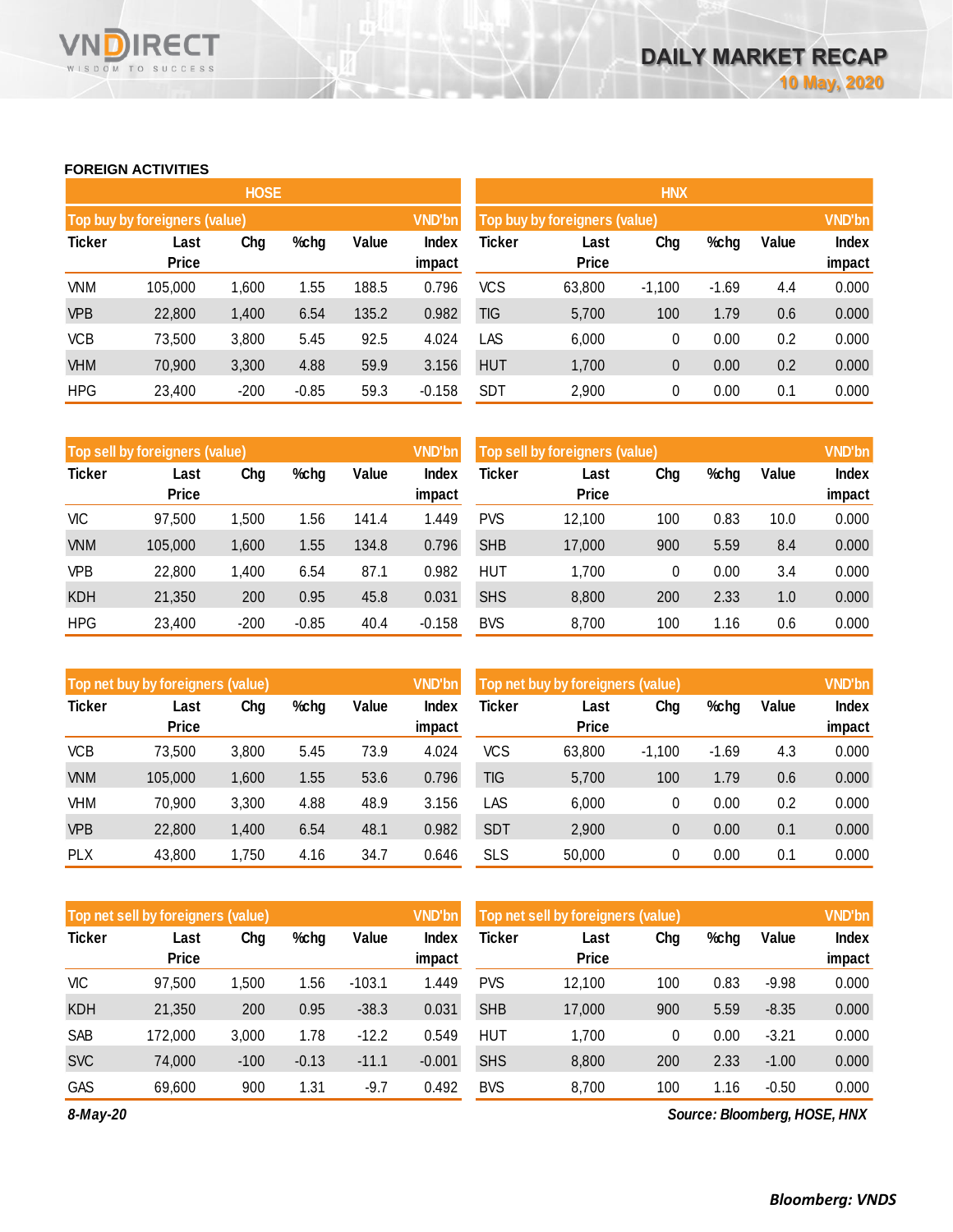## **TOP 60 MARKET CAP STOCKS SNAPSHOT ON HOSE**

| <b>VND</b><br>1M<br>3M<br>6M<br><b>US\$mln</b><br>$\%$<br>%<br><b>MIn'shs</b><br>$% (30 days-shs)$<br>$\pmb{\chi}$<br>$\pmb{\times}$<br>1 VIC VM<br>$-14.8$<br>97,500<br>3.7<br>$-19.1$<br>14.098<br>3,382<br>23.2<br>22.5<br>985.927<br>46.5<br>4.1<br>10.6<br>2 VCB VM<br>73,500<br>8.9<br>$-18.3$<br>$-19.7$<br>11,654<br>3,709<br>25.2<br>6.5<br>1,509,432<br>15.2<br>3.2<br>22.8<br>3 VHM VM<br>70,900<br>1.3<br>$-18.5$<br>$-28.0$<br>9,970<br>3,290<br>29.1<br>34.2<br>1,334,836<br>9.1<br>3.7<br>47.9<br>$-4.7$<br>4 VNM VM<br>105,000<br>6.1<br>$-18.7$<br>7,817<br>1,741<br>81.8<br>41.6<br>1,643,302<br>6.1<br>32.5<br>19.3<br>5 BID VM<br>38,000<br>0.1<br>$-26.5$<br>$-8.0$<br>6,534<br>4,022<br>18.8<br>12.3<br>1,227,064<br>17.8<br>2.0<br>12.0<br>4.2<br>6 GAS VM<br>69,600<br>11.0<br>$-19.1$<br>$-34.2$<br>5,695<br>1,914<br>45.7<br>12.0<br>2.6<br>23.6<br>859,911<br>7 SAB VM<br>172,000<br>24.6<br>$-11.8$<br>$-33.8$<br>4,715<br>641<br>10.4<br>36.7<br>104,079<br>25.6<br>6.4<br>27.2<br>8 CTG VM<br>20,900<br>6.1<br>$-22.3$<br>$-6.3$<br>3,327<br>3,723<br>35.5<br>0.4<br>6,155,888<br>8.3<br>1.0<br>12.6<br>9 MSN VM<br>61,000<br>3.6<br>22.2<br>$-20.6$<br>3,048<br>1,169<br>25.8<br>1,710,634<br>15.4<br>1.7<br>12.7<br>13.0<br>10 TCB VM<br>$-14.7$<br>17.7<br>18,900<br>13.2<br>$-24.7$<br>2,828<br>3,500<br>79.6<br>0.0<br>1,967,296<br>6.3<br>1.0<br>11 HPG VM<br>23,400<br>25.1<br>$-3.9$<br>3.1<br>2,762<br>2,761<br>50.7<br>12.3<br>8,524,406<br>8.5<br>17.4<br>1.3<br>524<br>12 VJC VM<br>120,000<br>21.2<br>$-8.5$<br>$-16.2$<br>2,687<br>46.0<br>11.3<br>305,066<br>15.2<br>4.1<br>28.7<br>13 VREVM<br>25,300<br>12.4<br>$-20.9$<br>$-27.0$<br>2,458<br>2,272<br>39.7<br>17.7<br>3,397,334<br>20.6<br>10.3<br>2.1<br>$-10.1$<br>2.9<br>22.7<br>14 VPB VM<br>22,800<br>20.6<br>2,376<br>2,438<br>72.7<br>0.6<br>4,234,939<br>6.1<br>1.2<br>15 NVL VM<br>53,900<br>3.7<br>$-0.4$<br>$-7.5$<br>2,234<br>970<br>23.0<br>32.3<br>706,471<br>15.0<br>2.3<br>16.3<br>16 PLX VM<br>43,800<br>14.1<br>$-15.4$<br>$-25.8$<br>2,230<br>1,191<br>8.9<br>6.9<br>1,205,187<br>2.8<br>5.7<br>50.4<br>17 GVR VM<br>12,000<br>33.5<br><b>N/A</b><br><b>N/A</b><br>2,052<br>4,000<br>100.0<br>12.4<br>1,045,343<br>1.0<br>7.1<br>14.6<br>18 MBB VM<br>16,600<br>5.7<br>$-22.4$<br>$-29.1$<br>1,711<br>2,411<br>74.6<br>0.0<br>6,130,818<br>4.9<br>1.0<br>20.1<br>19 HVN VM<br>36.1<br>$-3.8$<br>$-25.3$<br>1,634<br>3.9<br>2.1<br>12.9<br>26,950<br>1,418<br>20.6<br>1,442,585<br>16.3<br>20 MWG VM<br>83,800<br>13.2<br>$-22.9$<br>$-32.7$<br>1,622<br>453<br>90.0<br>0.0<br>9.5<br>2.8<br>33.6<br>1,671,563<br>21 FPT VM<br>53,700<br>0.8<br>$-9.9$<br>1,565<br>682<br>75.5<br>0.0<br>2,037,762<br>11.2<br>23.4<br>14.6<br>2.5<br>$-19.9$<br>742<br>22 BVHVM<br>47,900<br>0.2<br>$-34.9$<br>1,520<br>31.9<br>20.3<br>679,740<br>41.0<br>1.8<br>4.7<br>23 POW VM<br>10,100<br>18.3<br>1.9<br>$-25.2$<br>1,011<br>2,342<br>87.9<br>37.4<br>0.9<br>9.4<br>5,991,742<br>9.8<br>24 HDB VM<br>22,400<br>8.5<br>$-25.2$<br>$-24.5$<br>925<br>966<br>72.3<br>8.8<br>6.1<br>1.1<br>20.8<br>1,664,427<br>25 EIB VM<br>15,250<br>0.3<br>$-12.9$<br>$-17.1$<br>802<br>1,229<br>94.0<br>0.0<br>1.2<br>6.1<br>430,292<br>19.7<br>$-12.3$<br>26 STB VM<br>9,520<br>2.6<br>$-14.6$<br>734<br>1,804<br>96.2<br>14.0<br>9,519,457<br>7.2<br>0.6<br>9.0<br>27 TPB VM<br>5.8<br>$-13.0$<br>$-19.9$<br>632<br>817<br>53.3<br>0.0<br>4.7<br>25.6<br>18,100<br>167,372<br>1.1<br>28 HNG VM<br>12,900<br>1.6<br>$-4.8$<br>$-13.4$<br>611<br>1,109<br>15.2<br>48.7<br>192,309<br><b>N/A</b><br>1.5<br>$-23.3$<br>29 BHN VM<br>56,800<br>38.7<br>$-6.9$<br>$-25.7$<br>563<br>232<br>0.9<br>31.5<br>18,752<br>35.6<br>8.4<br>3.0<br>0.0<br>30 PNJ VM<br>58,200<br>3.6<br>$-29.5$<br>$-32.1$<br>560<br>225<br>70.4<br>878,594<br>11.1<br>2.6<br>26.0<br>31 DHG VM<br>96,000<br>15.0<br>$-1.4$<br>2.1<br>537<br>131<br>5.6<br>45.7<br>31,170<br>20.2<br>19.0<br>3.6<br>497<br>32 KDH VM<br>21,350<br>9.5<br>$-14.3$<br>$-20.9$<br>544<br>74.5<br>4.7<br>566,088<br>12.0<br>1.5<br>13.1<br>33 REE VM<br>30,600<br>2.7<br>$-9.7$<br>$-19.7$<br>406<br>310<br>57.8<br>0.0<br>557,630<br>6.1<br>0.9<br>16.0<br>34 SBT VM<br>14,750<br>9.3<br>$-18.1$<br>$-22.2$<br>370<br>587<br>18.4<br>94.2<br>2,148,925<br>104.9<br>1.2<br>1.4<br>35 PDR VM<br>26,000<br>3.2<br>$-0.8$<br>$-1.5$<br>364<br>328<br>37.2<br>45.5<br>493,537<br>9.7<br>2.1<br>23.0<br>36 SSI VM<br>13,500<br>9.1<br>$-11.5$<br>$-29.0$<br>347<br>601<br>83.4<br>49.1<br>7.8<br>3,285,116<br>11.1<br>0.9<br>37 LGC VM<br>41,500<br>$-6.5$<br>$-1.8$<br>342<br>193<br>0.6<br>4.0<br>503<br>23.1<br>2.6<br>12.0<br>5.1<br>38 PPC VM<br>1.2<br>$-8.3$<br>$-5.0$<br>339<br>321<br>24.6<br>32.5<br>202,047<br>6.9<br>1.3<br>19.3<br>24,700<br>39 TCH VM<br>22,050<br>7.3<br>$-48.8$<br>$-6.2$<br>333<br>353<br>50.0<br>44.6<br>905,063<br>12.1<br>14.2<br>1.7<br>40 VGC VM<br>7.5<br>$-2.3$<br>$-8.0$<br>332<br>448<br>39.1<br>11.9<br>1.2<br>10.1<br>17,300<br>12.3<br>279,351<br>41 GEX VM<br>$-18.7$<br>322<br>488<br>33.9<br>11.7<br>1.2<br>10.6<br>15,450<br>4.0<br>$-25.9$<br>84.5<br>1,229,058<br>42 VPIVM<br>42,350<br>290<br>21.4<br>1.1<br>0.2<br>3.2<br>160<br>100.0<br>44.8<br>541,507<br>2.7<br>13.4<br>43 HPX VM<br>26,950<br>$-1.8$<br>17.6<br>17.2<br>265<br>230<br>90.3<br>35.2<br>274,236<br>15.9<br>14.1<br>2.1<br>44 KBC VM<br>$-11.4$<br>470<br>12,850<br>7.5<br>$-12.3$<br>258<br>72.3<br>27.1<br>2,463,766<br>6.8<br>0.6<br>9.5<br>45 PHR VM<br>44,150<br>9.0<br>14.7<br>$-24.1$<br>256<br>135<br>32.7<br>40.3<br>743,863<br>11.4<br>2.2<br>18.8<br>46 VHC VM<br>20.2<br>$-7.0$<br>$-18.9$<br>250<br>182<br>67.0<br>528,713<br>1.2<br>21.7<br>32,100<br>50.1<br>4.9<br>47 NT2 VM<br>20,050<br>9.0<br>$-2.4$<br>$-12.8$<br>247<br>288<br>32.3<br>31.4<br>449,167<br>7.9<br>1.3<br>18.1<br>$-12.7$<br>250<br>48 NLG VM<br>23,000<br>8.5<br>$-19.2$<br>246<br>61.3<br>1.4<br>1,016,021<br>6.4<br>1.1<br>17.5<br>482<br>49 VCF VM<br>214,500<br>7.2<br>7.3<br>17.2<br>244<br>27<br>1.5<br>48.5<br>8.4<br>44.2<br>3.7<br>297<br>50 GMD VM<br>18,200<br>12.0<br>$-6.4$<br>$-28.2$<br>231<br>80.8<br>0.0<br>420,851<br>11.5<br>0.9<br>7.8<br>51 DPM VM<br>13,800<br>3.4<br>17.4<br>0.4<br>231<br>391<br>36.7<br>34.1<br>2,146,785<br>13.7<br>5.4<br>0.7<br>227<br>27.5<br>52 SCS VM<br>105,600<br>0.6<br>$-10.5$<br>$-29.6$<br>50<br>98.6<br>38,529<br>11.3<br>53.4<br>5.7<br>53 HCM VM<br>17,250<br>13.9<br>$-8.2$<br>$-32.5$<br>225<br>305<br>48.8<br>45.5<br>1,985,468<br>11.7<br>1.2<br>12.0<br>42.5<br>54 HT1 VM<br>13,800<br>23.2<br>$-4.5$<br>$-15.9$<br>225<br>382<br>99.7<br>124,194<br>7.1<br>1.0<br>13.8<br>55 PAN VM<br>7.9<br>12.3<br>6.8<br>209<br>77.7<br>24,600<br>220<br>4.8<br>325,502<br>23.2<br>1.4<br>6.3<br>56 DXG VM<br>9,780<br>7.5<br>$-21.4$<br>$-39.6$<br>217<br>519<br>84.5<br>9.3<br>2,704,281<br>4.3<br>0.7<br>15.9<br>57 CTD VM<br>65,500<br>21.7<br>15.3<br>$-12.1$<br>214<br>76<br>2.6<br>256,242<br>67.4<br>8.2<br>0.6<br>7.3<br>58 CII VM<br>19,700<br>5.6<br>$-17.2$<br>$-17.9$<br>209<br>248<br>24.4<br>1,043,611<br>11.1<br>0.9<br>8.5<br>81.8<br>59 PME VM<br>16.2<br>75<br>37.9<br>61,600<br>10.0<br>12.4<br>198<br>25.4<br>17,398<br>14.5<br>17.1<br>2.4<br>60 DCM VM<br>7,980<br>27.7<br>37.6<br>10.8<br>181<br>529<br>24.4<br>47.2<br>1,475,138<br>19.2<br>0.7<br>3.7 | No. Ticker | <b>Price</b> | Price change (%) |  |  | Mkt. Cap Outs. Vol. Float ratio Avail. Fil Ave. daily vol. | P/E | P/B | <b>ROE</b> | <b>ROA</b>   |
|---------------------------------------------------------------------------------------------------------------------------------------------------------------------------------------------------------------------------------------------------------------------------------------------------------------------------------------------------------------------------------------------------------------------------------------------------------------------------------------------------------------------------------------------------------------------------------------------------------------------------------------------------------------------------------------------------------------------------------------------------------------------------------------------------------------------------------------------------------------------------------------------------------------------------------------------------------------------------------------------------------------------------------------------------------------------------------------------------------------------------------------------------------------------------------------------------------------------------------------------------------------------------------------------------------------------------------------------------------------------------------------------------------------------------------------------------------------------------------------------------------------------------------------------------------------------------------------------------------------------------------------------------------------------------------------------------------------------------------------------------------------------------------------------------------------------------------------------------------------------------------------------------------------------------------------------------------------------------------------------------------------------------------------------------------------------------------------------------------------------------------------------------------------------------------------------------------------------------------------------------------------------------------------------------------------------------------------------------------------------------------------------------------------------------------------------------------------------------------------------------------------------------------------------------------------------------------------------------------------------------------------------------------------------------------------------------------------------------------------------------------------------------------------------------------------------------------------------------------------------------------------------------------------------------------------------------------------------------------------------------------------------------------------------------------------------------------------------------------------------------------------------------------------------------------------------------------------------------------------------------------------------------------------------------------------------------------------------------------------------------------------------------------------------------------------------------------------------------------------------------------------------------------------------------------------------------------------------------------------------------------------------------------------------------------------------------------------------------------------------------------------------------------------------------------------------------------------------------------------------------------------------------------------------------------------------------------------------------------------------------------------------------------------------------------------------------------------------------------------------------------------------------------------------------------------------------------------------------------------------------------------------------------------------------------------------------------------------------------------------------------------------------------------------------------------------------------------------------------------------------------------------------------------------------------------------------------------------------------------------------------------------------------------------------------------------------------------------------------------------------------------------------------------------------------------------------------------------------------------------------------------------------------------------------------------------------------------------------------------------------------------------------------------------------------------------------------------------------------------------------------------------------------------------------------------------------------------------------------------------------------------------------------------------------------------------------------------------------------------------------------------------------------------------------------------------------------------------------------------------------------------------------------------------------------------------------------------------------------------------------------------------------------------------------------------------------------------------------------------------------------------------------------------------------------------------------------------------------------------------------------------------------------------------------------------------------------------------------------------------------------------------------------------------------------------------------------------------------------------------------------------------------------------------------------------------------------------------------------------------------------------------------------------------------------------------------------------------------------------------------------------------------------------------------------------------------------------------------------------------------------------------------------------------------------------------------------------------------------------------------------------------------------------------------------------------------------------------------------------------------------------------------------------------------------------------------------------------------------------------------------------------------------------------------------------------------------------------------------------------------------------------------------------------------------------------------------------------------------------------------------------------------------------------------------------------------------------------------------------------------------------------------------------------------------------------------------------------------------------------------------|------------|--------------|------------------|--|--|------------------------------------------------------------|-----|-----|------------|--------------|
|                                                                                                                                                                                                                                                                                                                                                                                                                                                                                                                                                                                                                                                                                                                                                                                                                                                                                                                                                                                                                                                                                                                                                                                                                                                                                                                                                                                                                                                                                                                                                                                                                                                                                                                                                                                                                                                                                                                                                                                                                                                                                                                                                                                                                                                                                                                                                                                                                                                                                                                                                                                                                                                                                                                                                                                                                                                                                                                                                                                                                                                                                                                                                                                                                                                                                                                                                                                                                                                                                                                                                                                                                                                                                                                                                                                                                                                                                                                                                                                                                                                                                                                                                                                                                                                                                                                                                                                                                                                                                                                                                                                                                                                                                                                                                                                                                                                                                                                                                                                                                                                                                                                                                                                                                                                                                                                                                                                                                                                                                                                                                                                                                                                                                                                                                                                                                                                                                                                                                                                                                                                                                                                                                                                                                                                                                                                                                                                                                                                                                                                                                                                                                                                                                                                                                                                                                                                                                                                                                                                                                                                                                                                                                                                                                                                                                                                                                                                 |            |              |                  |  |  |                                                            |     |     |            | %            |
|                                                                                                                                                                                                                                                                                                                                                                                                                                                                                                                                                                                                                                                                                                                                                                                                                                                                                                                                                                                                                                                                                                                                                                                                                                                                                                                                                                                                                                                                                                                                                                                                                                                                                                                                                                                                                                                                                                                                                                                                                                                                                                                                                                                                                                                                                                                                                                                                                                                                                                                                                                                                                                                                                                                                                                                                                                                                                                                                                                                                                                                                                                                                                                                                                                                                                                                                                                                                                                                                                                                                                                                                                                                                                                                                                                                                                                                                                                                                                                                                                                                                                                                                                                                                                                                                                                                                                                                                                                                                                                                                                                                                                                                                                                                                                                                                                                                                                                                                                                                                                                                                                                                                                                                                                                                                                                                                                                                                                                                                                                                                                                                                                                                                                                                                                                                                                                                                                                                                                                                                                                                                                                                                                                                                                                                                                                                                                                                                                                                                                                                                                                                                                                                                                                                                                                                                                                                                                                                                                                                                                                                                                                                                                                                                                                                                                                                                                                                 |            |              |                  |  |  |                                                            |     |     |            | 1.9          |
|                                                                                                                                                                                                                                                                                                                                                                                                                                                                                                                                                                                                                                                                                                                                                                                                                                                                                                                                                                                                                                                                                                                                                                                                                                                                                                                                                                                                                                                                                                                                                                                                                                                                                                                                                                                                                                                                                                                                                                                                                                                                                                                                                                                                                                                                                                                                                                                                                                                                                                                                                                                                                                                                                                                                                                                                                                                                                                                                                                                                                                                                                                                                                                                                                                                                                                                                                                                                                                                                                                                                                                                                                                                                                                                                                                                                                                                                                                                                                                                                                                                                                                                                                                                                                                                                                                                                                                                                                                                                                                                                                                                                                                                                                                                                                                                                                                                                                                                                                                                                                                                                                                                                                                                                                                                                                                                                                                                                                                                                                                                                                                                                                                                                                                                                                                                                                                                                                                                                                                                                                                                                                                                                                                                                                                                                                                                                                                                                                                                                                                                                                                                                                                                                                                                                                                                                                                                                                                                                                                                                                                                                                                                                                                                                                                                                                                                                                                                 |            |              |                  |  |  |                                                            |     |     |            | 1.6          |
|                                                                                                                                                                                                                                                                                                                                                                                                                                                                                                                                                                                                                                                                                                                                                                                                                                                                                                                                                                                                                                                                                                                                                                                                                                                                                                                                                                                                                                                                                                                                                                                                                                                                                                                                                                                                                                                                                                                                                                                                                                                                                                                                                                                                                                                                                                                                                                                                                                                                                                                                                                                                                                                                                                                                                                                                                                                                                                                                                                                                                                                                                                                                                                                                                                                                                                                                                                                                                                                                                                                                                                                                                                                                                                                                                                                                                                                                                                                                                                                                                                                                                                                                                                                                                                                                                                                                                                                                                                                                                                                                                                                                                                                                                                                                                                                                                                                                                                                                                                                                                                                                                                                                                                                                                                                                                                                                                                                                                                                                                                                                                                                                                                                                                                                                                                                                                                                                                                                                                                                                                                                                                                                                                                                                                                                                                                                                                                                                                                                                                                                                                                                                                                                                                                                                                                                                                                                                                                                                                                                                                                                                                                                                                                                                                                                                                                                                                                                 |            |              |                  |  |  |                                                            |     |     |            | 15.7         |
|                                                                                                                                                                                                                                                                                                                                                                                                                                                                                                                                                                                                                                                                                                                                                                                                                                                                                                                                                                                                                                                                                                                                                                                                                                                                                                                                                                                                                                                                                                                                                                                                                                                                                                                                                                                                                                                                                                                                                                                                                                                                                                                                                                                                                                                                                                                                                                                                                                                                                                                                                                                                                                                                                                                                                                                                                                                                                                                                                                                                                                                                                                                                                                                                                                                                                                                                                                                                                                                                                                                                                                                                                                                                                                                                                                                                                                                                                                                                                                                                                                                                                                                                                                                                                                                                                                                                                                                                                                                                                                                                                                                                                                                                                                                                                                                                                                                                                                                                                                                                                                                                                                                                                                                                                                                                                                                                                                                                                                                                                                                                                                                                                                                                                                                                                                                                                                                                                                                                                                                                                                                                                                                                                                                                                                                                                                                                                                                                                                                                                                                                                                                                                                                                                                                                                                                                                                                                                                                                                                                                                                                                                                                                                                                                                                                                                                                                                                                 |            |              |                  |  |  |                                                            |     |     |            | 25.0         |
|                                                                                                                                                                                                                                                                                                                                                                                                                                                                                                                                                                                                                                                                                                                                                                                                                                                                                                                                                                                                                                                                                                                                                                                                                                                                                                                                                                                                                                                                                                                                                                                                                                                                                                                                                                                                                                                                                                                                                                                                                                                                                                                                                                                                                                                                                                                                                                                                                                                                                                                                                                                                                                                                                                                                                                                                                                                                                                                                                                                                                                                                                                                                                                                                                                                                                                                                                                                                                                                                                                                                                                                                                                                                                                                                                                                                                                                                                                                                                                                                                                                                                                                                                                                                                                                                                                                                                                                                                                                                                                                                                                                                                                                                                                                                                                                                                                                                                                                                                                                                                                                                                                                                                                                                                                                                                                                                                                                                                                                                                                                                                                                                                                                                                                                                                                                                                                                                                                                                                                                                                                                                                                                                                                                                                                                                                                                                                                                                                                                                                                                                                                                                                                                                                                                                                                                                                                                                                                                                                                                                                                                                                                                                                                                                                                                                                                                                                                                 |            |              |                  |  |  |                                                            |     |     |            | 0.6          |
|                                                                                                                                                                                                                                                                                                                                                                                                                                                                                                                                                                                                                                                                                                                                                                                                                                                                                                                                                                                                                                                                                                                                                                                                                                                                                                                                                                                                                                                                                                                                                                                                                                                                                                                                                                                                                                                                                                                                                                                                                                                                                                                                                                                                                                                                                                                                                                                                                                                                                                                                                                                                                                                                                                                                                                                                                                                                                                                                                                                                                                                                                                                                                                                                                                                                                                                                                                                                                                                                                                                                                                                                                                                                                                                                                                                                                                                                                                                                                                                                                                                                                                                                                                                                                                                                                                                                                                                                                                                                                                                                                                                                                                                                                                                                                                                                                                                                                                                                                                                                                                                                                                                                                                                                                                                                                                                                                                                                                                                                                                                                                                                                                                                                                                                                                                                                                                                                                                                                                                                                                                                                                                                                                                                                                                                                                                                                                                                                                                                                                                                                                                                                                                                                                                                                                                                                                                                                                                                                                                                                                                                                                                                                                                                                                                                                                                                                                                                 |            |              |                  |  |  |                                                            |     |     |            | 17.6         |
|                                                                                                                                                                                                                                                                                                                                                                                                                                                                                                                                                                                                                                                                                                                                                                                                                                                                                                                                                                                                                                                                                                                                                                                                                                                                                                                                                                                                                                                                                                                                                                                                                                                                                                                                                                                                                                                                                                                                                                                                                                                                                                                                                                                                                                                                                                                                                                                                                                                                                                                                                                                                                                                                                                                                                                                                                                                                                                                                                                                                                                                                                                                                                                                                                                                                                                                                                                                                                                                                                                                                                                                                                                                                                                                                                                                                                                                                                                                                                                                                                                                                                                                                                                                                                                                                                                                                                                                                                                                                                                                                                                                                                                                                                                                                                                                                                                                                                                                                                                                                                                                                                                                                                                                                                                                                                                                                                                                                                                                                                                                                                                                                                                                                                                                                                                                                                                                                                                                                                                                                                                                                                                                                                                                                                                                                                                                                                                                                                                                                                                                                                                                                                                                                                                                                                                                                                                                                                                                                                                                                                                                                                                                                                                                                                                                                                                                                                                                 |            |              |                  |  |  |                                                            |     |     |            | 19.2         |
|                                                                                                                                                                                                                                                                                                                                                                                                                                                                                                                                                                                                                                                                                                                                                                                                                                                                                                                                                                                                                                                                                                                                                                                                                                                                                                                                                                                                                                                                                                                                                                                                                                                                                                                                                                                                                                                                                                                                                                                                                                                                                                                                                                                                                                                                                                                                                                                                                                                                                                                                                                                                                                                                                                                                                                                                                                                                                                                                                                                                                                                                                                                                                                                                                                                                                                                                                                                                                                                                                                                                                                                                                                                                                                                                                                                                                                                                                                                                                                                                                                                                                                                                                                                                                                                                                                                                                                                                                                                                                                                                                                                                                                                                                                                                                                                                                                                                                                                                                                                                                                                                                                                                                                                                                                                                                                                                                                                                                                                                                                                                                                                                                                                                                                                                                                                                                                                                                                                                                                                                                                                                                                                                                                                                                                                                                                                                                                                                                                                                                                                                                                                                                                                                                                                                                                                                                                                                                                                                                                                                                                                                                                                                                                                                                                                                                                                                                                                 |            |              |                  |  |  |                                                            |     |     |            | 0.8          |
|                                                                                                                                                                                                                                                                                                                                                                                                                                                                                                                                                                                                                                                                                                                                                                                                                                                                                                                                                                                                                                                                                                                                                                                                                                                                                                                                                                                                                                                                                                                                                                                                                                                                                                                                                                                                                                                                                                                                                                                                                                                                                                                                                                                                                                                                                                                                                                                                                                                                                                                                                                                                                                                                                                                                                                                                                                                                                                                                                                                                                                                                                                                                                                                                                                                                                                                                                                                                                                                                                                                                                                                                                                                                                                                                                                                                                                                                                                                                                                                                                                                                                                                                                                                                                                                                                                                                                                                                                                                                                                                                                                                                                                                                                                                                                                                                                                                                                                                                                                                                                                                                                                                                                                                                                                                                                                                                                                                                                                                                                                                                                                                                                                                                                                                                                                                                                                                                                                                                                                                                                                                                                                                                                                                                                                                                                                                                                                                                                                                                                                                                                                                                                                                                                                                                                                                                                                                                                                                                                                                                                                                                                                                                                                                                                                                                                                                                                                                 |            |              |                  |  |  |                                                            |     |     |            | 5.4          |
|                                                                                                                                                                                                                                                                                                                                                                                                                                                                                                                                                                                                                                                                                                                                                                                                                                                                                                                                                                                                                                                                                                                                                                                                                                                                                                                                                                                                                                                                                                                                                                                                                                                                                                                                                                                                                                                                                                                                                                                                                                                                                                                                                                                                                                                                                                                                                                                                                                                                                                                                                                                                                                                                                                                                                                                                                                                                                                                                                                                                                                                                                                                                                                                                                                                                                                                                                                                                                                                                                                                                                                                                                                                                                                                                                                                                                                                                                                                                                                                                                                                                                                                                                                                                                                                                                                                                                                                                                                                                                                                                                                                                                                                                                                                                                                                                                                                                                                                                                                                                                                                                                                                                                                                                                                                                                                                                                                                                                                                                                                                                                                                                                                                                                                                                                                                                                                                                                                                                                                                                                                                                                                                                                                                                                                                                                                                                                                                                                                                                                                                                                                                                                                                                                                                                                                                                                                                                                                                                                                                                                                                                                                                                                                                                                                                                                                                                                                                 |            |              |                  |  |  |                                                            |     |     |            | 2.9          |
|                                                                                                                                                                                                                                                                                                                                                                                                                                                                                                                                                                                                                                                                                                                                                                                                                                                                                                                                                                                                                                                                                                                                                                                                                                                                                                                                                                                                                                                                                                                                                                                                                                                                                                                                                                                                                                                                                                                                                                                                                                                                                                                                                                                                                                                                                                                                                                                                                                                                                                                                                                                                                                                                                                                                                                                                                                                                                                                                                                                                                                                                                                                                                                                                                                                                                                                                                                                                                                                                                                                                                                                                                                                                                                                                                                                                                                                                                                                                                                                                                                                                                                                                                                                                                                                                                                                                                                                                                                                                                                                                                                                                                                                                                                                                                                                                                                                                                                                                                                                                                                                                                                                                                                                                                                                                                                                                                                                                                                                                                                                                                                                                                                                                                                                                                                                                                                                                                                                                                                                                                                                                                                                                                                                                                                                                                                                                                                                                                                                                                                                                                                                                                                                                                                                                                                                                                                                                                                                                                                                                                                                                                                                                                                                                                                                                                                                                                                                 |            |              |                  |  |  |                                                            |     |     |            | 8.3          |
|                                                                                                                                                                                                                                                                                                                                                                                                                                                                                                                                                                                                                                                                                                                                                                                                                                                                                                                                                                                                                                                                                                                                                                                                                                                                                                                                                                                                                                                                                                                                                                                                                                                                                                                                                                                                                                                                                                                                                                                                                                                                                                                                                                                                                                                                                                                                                                                                                                                                                                                                                                                                                                                                                                                                                                                                                                                                                                                                                                                                                                                                                                                                                                                                                                                                                                                                                                                                                                                                                                                                                                                                                                                                                                                                                                                                                                                                                                                                                                                                                                                                                                                                                                                                                                                                                                                                                                                                                                                                                                                                                                                                                                                                                                                                                                                                                                                                                                                                                                                                                                                                                                                                                                                                                                                                                                                                                                                                                                                                                                                                                                                                                                                                                                                                                                                                                                                                                                                                                                                                                                                                                                                                                                                                                                                                                                                                                                                                                                                                                                                                                                                                                                                                                                                                                                                                                                                                                                                                                                                                                                                                                                                                                                                                                                                                                                                                                                                 |            |              |                  |  |  |                                                            |     |     |            | 9.7          |
|                                                                                                                                                                                                                                                                                                                                                                                                                                                                                                                                                                                                                                                                                                                                                                                                                                                                                                                                                                                                                                                                                                                                                                                                                                                                                                                                                                                                                                                                                                                                                                                                                                                                                                                                                                                                                                                                                                                                                                                                                                                                                                                                                                                                                                                                                                                                                                                                                                                                                                                                                                                                                                                                                                                                                                                                                                                                                                                                                                                                                                                                                                                                                                                                                                                                                                                                                                                                                                                                                                                                                                                                                                                                                                                                                                                                                                                                                                                                                                                                                                                                                                                                                                                                                                                                                                                                                                                                                                                                                                                                                                                                                                                                                                                                                                                                                                                                                                                                                                                                                                                                                                                                                                                                                                                                                                                                                                                                                                                                                                                                                                                                                                                                                                                                                                                                                                                                                                                                                                                                                                                                                                                                                                                                                                                                                                                                                                                                                                                                                                                                                                                                                                                                                                                                                                                                                                                                                                                                                                                                                                                                                                                                                                                                                                                                                                                                                                                 |            |              |                  |  |  |                                                            |     |     |            | 7.7          |
|                                                                                                                                                                                                                                                                                                                                                                                                                                                                                                                                                                                                                                                                                                                                                                                                                                                                                                                                                                                                                                                                                                                                                                                                                                                                                                                                                                                                                                                                                                                                                                                                                                                                                                                                                                                                                                                                                                                                                                                                                                                                                                                                                                                                                                                                                                                                                                                                                                                                                                                                                                                                                                                                                                                                                                                                                                                                                                                                                                                                                                                                                                                                                                                                                                                                                                                                                                                                                                                                                                                                                                                                                                                                                                                                                                                                                                                                                                                                                                                                                                                                                                                                                                                                                                                                                                                                                                                                                                                                                                                                                                                                                                                                                                                                                                                                                                                                                                                                                                                                                                                                                                                                                                                                                                                                                                                                                                                                                                                                                                                                                                                                                                                                                                                                                                                                                                                                                                                                                                                                                                                                                                                                                                                                                                                                                                                                                                                                                                                                                                                                                                                                                                                                                                                                                                                                                                                                                                                                                                                                                                                                                                                                                                                                                                                                                                                                                                                 |            |              |                  |  |  |                                                            |     |     |            | 2.6          |
|                                                                                                                                                                                                                                                                                                                                                                                                                                                                                                                                                                                                                                                                                                                                                                                                                                                                                                                                                                                                                                                                                                                                                                                                                                                                                                                                                                                                                                                                                                                                                                                                                                                                                                                                                                                                                                                                                                                                                                                                                                                                                                                                                                                                                                                                                                                                                                                                                                                                                                                                                                                                                                                                                                                                                                                                                                                                                                                                                                                                                                                                                                                                                                                                                                                                                                                                                                                                                                                                                                                                                                                                                                                                                                                                                                                                                                                                                                                                                                                                                                                                                                                                                                                                                                                                                                                                                                                                                                                                                                                                                                                                                                                                                                                                                                                                                                                                                                                                                                                                                                                                                                                                                                                                                                                                                                                                                                                                                                                                                                                                                                                                                                                                                                                                                                                                                                                                                                                                                                                                                                                                                                                                                                                                                                                                                                                                                                                                                                                                                                                                                                                                                                                                                                                                                                                                                                                                                                                                                                                                                                                                                                                                                                                                                                                                                                                                                                                 |            |              |                  |  |  |                                                            |     |     |            | 4.3          |
|                                                                                                                                                                                                                                                                                                                                                                                                                                                                                                                                                                                                                                                                                                                                                                                                                                                                                                                                                                                                                                                                                                                                                                                                                                                                                                                                                                                                                                                                                                                                                                                                                                                                                                                                                                                                                                                                                                                                                                                                                                                                                                                                                                                                                                                                                                                                                                                                                                                                                                                                                                                                                                                                                                                                                                                                                                                                                                                                                                                                                                                                                                                                                                                                                                                                                                                                                                                                                                                                                                                                                                                                                                                                                                                                                                                                                                                                                                                                                                                                                                                                                                                                                                                                                                                                                                                                                                                                                                                                                                                                                                                                                                                                                                                                                                                                                                                                                                                                                                                                                                                                                                                                                                                                                                                                                                                                                                                                                                                                                                                                                                                                                                                                                                                                                                                                                                                                                                                                                                                                                                                                                                                                                                                                                                                                                                                                                                                                                                                                                                                                                                                                                                                                                                                                                                                                                                                                                                                                                                                                                                                                                                                                                                                                                                                                                                                                                                                 |            |              |                  |  |  |                                                            |     |     |            | 2.0          |
|                                                                                                                                                                                                                                                                                                                                                                                                                                                                                                                                                                                                                                                                                                                                                                                                                                                                                                                                                                                                                                                                                                                                                                                                                                                                                                                                                                                                                                                                                                                                                                                                                                                                                                                                                                                                                                                                                                                                                                                                                                                                                                                                                                                                                                                                                                                                                                                                                                                                                                                                                                                                                                                                                                                                                                                                                                                                                                                                                                                                                                                                                                                                                                                                                                                                                                                                                                                                                                                                                                                                                                                                                                                                                                                                                                                                                                                                                                                                                                                                                                                                                                                                                                                                                                                                                                                                                                                                                                                                                                                                                                                                                                                                                                                                                                                                                                                                                                                                                                                                                                                                                                                                                                                                                                                                                                                                                                                                                                                                                                                                                                                                                                                                                                                                                                                                                                                                                                                                                                                                                                                                                                                                                                                                                                                                                                                                                                                                                                                                                                                                                                                                                                                                                                                                                                                                                                                                                                                                                                                                                                                                                                                                                                                                                                                                                                                                                                                 |            |              |                  |  |  |                                                            |     |     |            | 4.2          |
|                                                                                                                                                                                                                                                                                                                                                                                                                                                                                                                                                                                                                                                                                                                                                                                                                                                                                                                                                                                                                                                                                                                                                                                                                                                                                                                                                                                                                                                                                                                                                                                                                                                                                                                                                                                                                                                                                                                                                                                                                                                                                                                                                                                                                                                                                                                                                                                                                                                                                                                                                                                                                                                                                                                                                                                                                                                                                                                                                                                                                                                                                                                                                                                                                                                                                                                                                                                                                                                                                                                                                                                                                                                                                                                                                                                                                                                                                                                                                                                                                                                                                                                                                                                                                                                                                                                                                                                                                                                                                                                                                                                                                                                                                                                                                                                                                                                                                                                                                                                                                                                                                                                                                                                                                                                                                                                                                                                                                                                                                                                                                                                                                                                                                                                                                                                                                                                                                                                                                                                                                                                                                                                                                                                                                                                                                                                                                                                                                                                                                                                                                                                                                                                                                                                                                                                                                                                                                                                                                                                                                                                                                                                                                                                                                                                                                                                                                                                 |            |              |                  |  |  |                                                            |     |     |            | 1.9          |
|                                                                                                                                                                                                                                                                                                                                                                                                                                                                                                                                                                                                                                                                                                                                                                                                                                                                                                                                                                                                                                                                                                                                                                                                                                                                                                                                                                                                                                                                                                                                                                                                                                                                                                                                                                                                                                                                                                                                                                                                                                                                                                                                                                                                                                                                                                                                                                                                                                                                                                                                                                                                                                                                                                                                                                                                                                                                                                                                                                                                                                                                                                                                                                                                                                                                                                                                                                                                                                                                                                                                                                                                                                                                                                                                                                                                                                                                                                                                                                                                                                                                                                                                                                                                                                                                                                                                                                                                                                                                                                                                                                                                                                                                                                                                                                                                                                                                                                                                                                                                                                                                                                                                                                                                                                                                                                                                                                                                                                                                                                                                                                                                                                                                                                                                                                                                                                                                                                                                                                                                                                                                                                                                                                                                                                                                                                                                                                                                                                                                                                                                                                                                                                                                                                                                                                                                                                                                                                                                                                                                                                                                                                                                                                                                                                                                                                                                                                                 |            |              |                  |  |  |                                                            |     |     |            | 3.0          |
|                                                                                                                                                                                                                                                                                                                                                                                                                                                                                                                                                                                                                                                                                                                                                                                                                                                                                                                                                                                                                                                                                                                                                                                                                                                                                                                                                                                                                                                                                                                                                                                                                                                                                                                                                                                                                                                                                                                                                                                                                                                                                                                                                                                                                                                                                                                                                                                                                                                                                                                                                                                                                                                                                                                                                                                                                                                                                                                                                                                                                                                                                                                                                                                                                                                                                                                                                                                                                                                                                                                                                                                                                                                                                                                                                                                                                                                                                                                                                                                                                                                                                                                                                                                                                                                                                                                                                                                                                                                                                                                                                                                                                                                                                                                                                                                                                                                                                                                                                                                                                                                                                                                                                                                                                                                                                                                                                                                                                                                                                                                                                                                                                                                                                                                                                                                                                                                                                                                                                                                                                                                                                                                                                                                                                                                                                                                                                                                                                                                                                                                                                                                                                                                                                                                                                                                                                                                                                                                                                                                                                                                                                                                                                                                                                                                                                                                                                                                 |            |              |                  |  |  |                                                            |     |     |            | 11.7<br>10.3 |
|                                                                                                                                                                                                                                                                                                                                                                                                                                                                                                                                                                                                                                                                                                                                                                                                                                                                                                                                                                                                                                                                                                                                                                                                                                                                                                                                                                                                                                                                                                                                                                                                                                                                                                                                                                                                                                                                                                                                                                                                                                                                                                                                                                                                                                                                                                                                                                                                                                                                                                                                                                                                                                                                                                                                                                                                                                                                                                                                                                                                                                                                                                                                                                                                                                                                                                                                                                                                                                                                                                                                                                                                                                                                                                                                                                                                                                                                                                                                                                                                                                                                                                                                                                                                                                                                                                                                                                                                                                                                                                                                                                                                                                                                                                                                                                                                                                                                                                                                                                                                                                                                                                                                                                                                                                                                                                                                                                                                                                                                                                                                                                                                                                                                                                                                                                                                                                                                                                                                                                                                                                                                                                                                                                                                                                                                                                                                                                                                                                                                                                                                                                                                                                                                                                                                                                                                                                                                                                                                                                                                                                                                                                                                                                                                                                                                                                                                                                                 |            |              |                  |  |  |                                                            |     |     |            | 0.7          |
|                                                                                                                                                                                                                                                                                                                                                                                                                                                                                                                                                                                                                                                                                                                                                                                                                                                                                                                                                                                                                                                                                                                                                                                                                                                                                                                                                                                                                                                                                                                                                                                                                                                                                                                                                                                                                                                                                                                                                                                                                                                                                                                                                                                                                                                                                                                                                                                                                                                                                                                                                                                                                                                                                                                                                                                                                                                                                                                                                                                                                                                                                                                                                                                                                                                                                                                                                                                                                                                                                                                                                                                                                                                                                                                                                                                                                                                                                                                                                                                                                                                                                                                                                                                                                                                                                                                                                                                                                                                                                                                                                                                                                                                                                                                                                                                                                                                                                                                                                                                                                                                                                                                                                                                                                                                                                                                                                                                                                                                                                                                                                                                                                                                                                                                                                                                                                                                                                                                                                                                                                                                                                                                                                                                                                                                                                                                                                                                                                                                                                                                                                                                                                                                                                                                                                                                                                                                                                                                                                                                                                                                                                                                                                                                                                                                                                                                                                                                 |            |              |                  |  |  |                                                            |     |     |            | 4.4          |
|                                                                                                                                                                                                                                                                                                                                                                                                                                                                                                                                                                                                                                                                                                                                                                                                                                                                                                                                                                                                                                                                                                                                                                                                                                                                                                                                                                                                                                                                                                                                                                                                                                                                                                                                                                                                                                                                                                                                                                                                                                                                                                                                                                                                                                                                                                                                                                                                                                                                                                                                                                                                                                                                                                                                                                                                                                                                                                                                                                                                                                                                                                                                                                                                                                                                                                                                                                                                                                                                                                                                                                                                                                                                                                                                                                                                                                                                                                                                                                                                                                                                                                                                                                                                                                                                                                                                                                                                                                                                                                                                                                                                                                                                                                                                                                                                                                                                                                                                                                                                                                                                                                                                                                                                                                                                                                                                                                                                                                                                                                                                                                                                                                                                                                                                                                                                                                                                                                                                                                                                                                                                                                                                                                                                                                                                                                                                                                                                                                                                                                                                                                                                                                                                                                                                                                                                                                                                                                                                                                                                                                                                                                                                                                                                                                                                                                                                                                                 |            |              |                  |  |  |                                                            |     |     |            | 1.6          |
|                                                                                                                                                                                                                                                                                                                                                                                                                                                                                                                                                                                                                                                                                                                                                                                                                                                                                                                                                                                                                                                                                                                                                                                                                                                                                                                                                                                                                                                                                                                                                                                                                                                                                                                                                                                                                                                                                                                                                                                                                                                                                                                                                                                                                                                                                                                                                                                                                                                                                                                                                                                                                                                                                                                                                                                                                                                                                                                                                                                                                                                                                                                                                                                                                                                                                                                                                                                                                                                                                                                                                                                                                                                                                                                                                                                                                                                                                                                                                                                                                                                                                                                                                                                                                                                                                                                                                                                                                                                                                                                                                                                                                                                                                                                                                                                                                                                                                                                                                                                                                                                                                                                                                                                                                                                                                                                                                                                                                                                                                                                                                                                                                                                                                                                                                                                                                                                                                                                                                                                                                                                                                                                                                                                                                                                                                                                                                                                                                                                                                                                                                                                                                                                                                                                                                                                                                                                                                                                                                                                                                                                                                                                                                                                                                                                                                                                                                                                 |            |              |                  |  |  |                                                            |     |     |            | 0.6          |
|                                                                                                                                                                                                                                                                                                                                                                                                                                                                                                                                                                                                                                                                                                                                                                                                                                                                                                                                                                                                                                                                                                                                                                                                                                                                                                                                                                                                                                                                                                                                                                                                                                                                                                                                                                                                                                                                                                                                                                                                                                                                                                                                                                                                                                                                                                                                                                                                                                                                                                                                                                                                                                                                                                                                                                                                                                                                                                                                                                                                                                                                                                                                                                                                                                                                                                                                                                                                                                                                                                                                                                                                                                                                                                                                                                                                                                                                                                                                                                                                                                                                                                                                                                                                                                                                                                                                                                                                                                                                                                                                                                                                                                                                                                                                                                                                                                                                                                                                                                                                                                                                                                                                                                                                                                                                                                                                                                                                                                                                                                                                                                                                                                                                                                                                                                                                                                                                                                                                                                                                                                                                                                                                                                                                                                                                                                                                                                                                                                                                                                                                                                                                                                                                                                                                                                                                                                                                                                                                                                                                                                                                                                                                                                                                                                                                                                                                                                                 |            |              |                  |  |  |                                                            |     |     |            | 0.5          |
|                                                                                                                                                                                                                                                                                                                                                                                                                                                                                                                                                                                                                                                                                                                                                                                                                                                                                                                                                                                                                                                                                                                                                                                                                                                                                                                                                                                                                                                                                                                                                                                                                                                                                                                                                                                                                                                                                                                                                                                                                                                                                                                                                                                                                                                                                                                                                                                                                                                                                                                                                                                                                                                                                                                                                                                                                                                                                                                                                                                                                                                                                                                                                                                                                                                                                                                                                                                                                                                                                                                                                                                                                                                                                                                                                                                                                                                                                                                                                                                                                                                                                                                                                                                                                                                                                                                                                                                                                                                                                                                                                                                                                                                                                                                                                                                                                                                                                                                                                                                                                                                                                                                                                                                                                                                                                                                                                                                                                                                                                                                                                                                                                                                                                                                                                                                                                                                                                                                                                                                                                                                                                                                                                                                                                                                                                                                                                                                                                                                                                                                                                                                                                                                                                                                                                                                                                                                                                                                                                                                                                                                                                                                                                                                                                                                                                                                                                                                 |            |              |                  |  |  |                                                            |     |     |            | 2.0          |
|                                                                                                                                                                                                                                                                                                                                                                                                                                                                                                                                                                                                                                                                                                                                                                                                                                                                                                                                                                                                                                                                                                                                                                                                                                                                                                                                                                                                                                                                                                                                                                                                                                                                                                                                                                                                                                                                                                                                                                                                                                                                                                                                                                                                                                                                                                                                                                                                                                                                                                                                                                                                                                                                                                                                                                                                                                                                                                                                                                                                                                                                                                                                                                                                                                                                                                                                                                                                                                                                                                                                                                                                                                                                                                                                                                                                                                                                                                                                                                                                                                                                                                                                                                                                                                                                                                                                                                                                                                                                                                                                                                                                                                                                                                                                                                                                                                                                                                                                                                                                                                                                                                                                                                                                                                                                                                                                                                                                                                                                                                                                                                                                                                                                                                                                                                                                                                                                                                                                                                                                                                                                                                                                                                                                                                                                                                                                                                                                                                                                                                                                                                                                                                                                                                                                                                                                                                                                                                                                                                                                                                                                                                                                                                                                                                                                                                                                                                                 |            |              |                  |  |  |                                                            |     |     |            | $-8.5$       |
|                                                                                                                                                                                                                                                                                                                                                                                                                                                                                                                                                                                                                                                                                                                                                                                                                                                                                                                                                                                                                                                                                                                                                                                                                                                                                                                                                                                                                                                                                                                                                                                                                                                                                                                                                                                                                                                                                                                                                                                                                                                                                                                                                                                                                                                                                                                                                                                                                                                                                                                                                                                                                                                                                                                                                                                                                                                                                                                                                                                                                                                                                                                                                                                                                                                                                                                                                                                                                                                                                                                                                                                                                                                                                                                                                                                                                                                                                                                                                                                                                                                                                                                                                                                                                                                                                                                                                                                                                                                                                                                                                                                                                                                                                                                                                                                                                                                                                                                                                                                                                                                                                                                                                                                                                                                                                                                                                                                                                                                                                                                                                                                                                                                                                                                                                                                                                                                                                                                                                                                                                                                                                                                                                                                                                                                                                                                                                                                                                                                                                                                                                                                                                                                                                                                                                                                                                                                                                                                                                                                                                                                                                                                                                                                                                                                                                                                                                                                 |            |              |                  |  |  |                                                            |     |     |            | 4.8          |
|                                                                                                                                                                                                                                                                                                                                                                                                                                                                                                                                                                                                                                                                                                                                                                                                                                                                                                                                                                                                                                                                                                                                                                                                                                                                                                                                                                                                                                                                                                                                                                                                                                                                                                                                                                                                                                                                                                                                                                                                                                                                                                                                                                                                                                                                                                                                                                                                                                                                                                                                                                                                                                                                                                                                                                                                                                                                                                                                                                                                                                                                                                                                                                                                                                                                                                                                                                                                                                                                                                                                                                                                                                                                                                                                                                                                                                                                                                                                                                                                                                                                                                                                                                                                                                                                                                                                                                                                                                                                                                                                                                                                                                                                                                                                                                                                                                                                                                                                                                                                                                                                                                                                                                                                                                                                                                                                                                                                                                                                                                                                                                                                                                                                                                                                                                                                                                                                                                                                                                                                                                                                                                                                                                                                                                                                                                                                                                                                                                                                                                                                                                                                                                                                                                                                                                                                                                                                                                                                                                                                                                                                                                                                                                                                                                                                                                                                                                                 |            |              |                  |  |  |                                                            |     |     |            | 16.1         |
|                                                                                                                                                                                                                                                                                                                                                                                                                                                                                                                                                                                                                                                                                                                                                                                                                                                                                                                                                                                                                                                                                                                                                                                                                                                                                                                                                                                                                                                                                                                                                                                                                                                                                                                                                                                                                                                                                                                                                                                                                                                                                                                                                                                                                                                                                                                                                                                                                                                                                                                                                                                                                                                                                                                                                                                                                                                                                                                                                                                                                                                                                                                                                                                                                                                                                                                                                                                                                                                                                                                                                                                                                                                                                                                                                                                                                                                                                                                                                                                                                                                                                                                                                                                                                                                                                                                                                                                                                                                                                                                                                                                                                                                                                                                                                                                                                                                                                                                                                                                                                                                                                                                                                                                                                                                                                                                                                                                                                                                                                                                                                                                                                                                                                                                                                                                                                                                                                                                                                                                                                                                                                                                                                                                                                                                                                                                                                                                                                                                                                                                                                                                                                                                                                                                                                                                                                                                                                                                                                                                                                                                                                                                                                                                                                                                                                                                                                                                 |            |              |                  |  |  |                                                            |     |     |            | 16.1         |
|                                                                                                                                                                                                                                                                                                                                                                                                                                                                                                                                                                                                                                                                                                                                                                                                                                                                                                                                                                                                                                                                                                                                                                                                                                                                                                                                                                                                                                                                                                                                                                                                                                                                                                                                                                                                                                                                                                                                                                                                                                                                                                                                                                                                                                                                                                                                                                                                                                                                                                                                                                                                                                                                                                                                                                                                                                                                                                                                                                                                                                                                                                                                                                                                                                                                                                                                                                                                                                                                                                                                                                                                                                                                                                                                                                                                                                                                                                                                                                                                                                                                                                                                                                                                                                                                                                                                                                                                                                                                                                                                                                                                                                                                                                                                                                                                                                                                                                                                                                                                                                                                                                                                                                                                                                                                                                                                                                                                                                                                                                                                                                                                                                                                                                                                                                                                                                                                                                                                                                                                                                                                                                                                                                                                                                                                                                                                                                                                                                                                                                                                                                                                                                                                                                                                                                                                                                                                                                                                                                                                                                                                                                                                                                                                                                                                                                                                                                                 |            |              |                  |  |  |                                                            |     |     |            | 8.4          |
|                                                                                                                                                                                                                                                                                                                                                                                                                                                                                                                                                                                                                                                                                                                                                                                                                                                                                                                                                                                                                                                                                                                                                                                                                                                                                                                                                                                                                                                                                                                                                                                                                                                                                                                                                                                                                                                                                                                                                                                                                                                                                                                                                                                                                                                                                                                                                                                                                                                                                                                                                                                                                                                                                                                                                                                                                                                                                                                                                                                                                                                                                                                                                                                                                                                                                                                                                                                                                                                                                                                                                                                                                                                                                                                                                                                                                                                                                                                                                                                                                                                                                                                                                                                                                                                                                                                                                                                                                                                                                                                                                                                                                                                                                                                                                                                                                                                                                                                                                                                                                                                                                                                                                                                                                                                                                                                                                                                                                                                                                                                                                                                                                                                                                                                                                                                                                                                                                                                                                                                                                                                                                                                                                                                                                                                                                                                                                                                                                                                                                                                                                                                                                                                                                                                                                                                                                                                                                                                                                                                                                                                                                                                                                                                                                                                                                                                                                                                 |            |              |                  |  |  |                                                            |     |     |            | 8.2          |
|                                                                                                                                                                                                                                                                                                                                                                                                                                                                                                                                                                                                                                                                                                                                                                                                                                                                                                                                                                                                                                                                                                                                                                                                                                                                                                                                                                                                                                                                                                                                                                                                                                                                                                                                                                                                                                                                                                                                                                                                                                                                                                                                                                                                                                                                                                                                                                                                                                                                                                                                                                                                                                                                                                                                                                                                                                                                                                                                                                                                                                                                                                                                                                                                                                                                                                                                                                                                                                                                                                                                                                                                                                                                                                                                                                                                                                                                                                                                                                                                                                                                                                                                                                                                                                                                                                                                                                                                                                                                                                                                                                                                                                                                                                                                                                                                                                                                                                                                                                                                                                                                                                                                                                                                                                                                                                                                                                                                                                                                                                                                                                                                                                                                                                                                                                                                                                                                                                                                                                                                                                                                                                                                                                                                                                                                                                                                                                                                                                                                                                                                                                                                                                                                                                                                                                                                                                                                                                                                                                                                                                                                                                                                                                                                                                                                                                                                                                                 |            |              |                  |  |  |                                                            |     |     |            | 0.6          |
|                                                                                                                                                                                                                                                                                                                                                                                                                                                                                                                                                                                                                                                                                                                                                                                                                                                                                                                                                                                                                                                                                                                                                                                                                                                                                                                                                                                                                                                                                                                                                                                                                                                                                                                                                                                                                                                                                                                                                                                                                                                                                                                                                                                                                                                                                                                                                                                                                                                                                                                                                                                                                                                                                                                                                                                                                                                                                                                                                                                                                                                                                                                                                                                                                                                                                                                                                                                                                                                                                                                                                                                                                                                                                                                                                                                                                                                                                                                                                                                                                                                                                                                                                                                                                                                                                                                                                                                                                                                                                                                                                                                                                                                                                                                                                                                                                                                                                                                                                                                                                                                                                                                                                                                                                                                                                                                                                                                                                                                                                                                                                                                                                                                                                                                                                                                                                                                                                                                                                                                                                                                                                                                                                                                                                                                                                                                                                                                                                                                                                                                                                                                                                                                                                                                                                                                                                                                                                                                                                                                                                                                                                                                                                                                                                                                                                                                                                                                 |            |              |                  |  |  |                                                            |     |     |            | 7.5          |
|                                                                                                                                                                                                                                                                                                                                                                                                                                                                                                                                                                                                                                                                                                                                                                                                                                                                                                                                                                                                                                                                                                                                                                                                                                                                                                                                                                                                                                                                                                                                                                                                                                                                                                                                                                                                                                                                                                                                                                                                                                                                                                                                                                                                                                                                                                                                                                                                                                                                                                                                                                                                                                                                                                                                                                                                                                                                                                                                                                                                                                                                                                                                                                                                                                                                                                                                                                                                                                                                                                                                                                                                                                                                                                                                                                                                                                                                                                                                                                                                                                                                                                                                                                                                                                                                                                                                                                                                                                                                                                                                                                                                                                                                                                                                                                                                                                                                                                                                                                                                                                                                                                                                                                                                                                                                                                                                                                                                                                                                                                                                                                                                                                                                                                                                                                                                                                                                                                                                                                                                                                                                                                                                                                                                                                                                                                                                                                                                                                                                                                                                                                                                                                                                                                                                                                                                                                                                                                                                                                                                                                                                                                                                                                                                                                                                                                                                                                                 |            |              |                  |  |  |                                                            |     |     |            | 2.7          |
|                                                                                                                                                                                                                                                                                                                                                                                                                                                                                                                                                                                                                                                                                                                                                                                                                                                                                                                                                                                                                                                                                                                                                                                                                                                                                                                                                                                                                                                                                                                                                                                                                                                                                                                                                                                                                                                                                                                                                                                                                                                                                                                                                                                                                                                                                                                                                                                                                                                                                                                                                                                                                                                                                                                                                                                                                                                                                                                                                                                                                                                                                                                                                                                                                                                                                                                                                                                                                                                                                                                                                                                                                                                                                                                                                                                                                                                                                                                                                                                                                                                                                                                                                                                                                                                                                                                                                                                                                                                                                                                                                                                                                                                                                                                                                                                                                                                                                                                                                                                                                                                                                                                                                                                                                                                                                                                                                                                                                                                                                                                                                                                                                                                                                                                                                                                                                                                                                                                                                                                                                                                                                                                                                                                                                                                                                                                                                                                                                                                                                                                                                                                                                                                                                                                                                                                                                                                                                                                                                                                                                                                                                                                                                                                                                                                                                                                                                                                 |            |              |                  |  |  |                                                            |     |     |            | 3.2          |
|                                                                                                                                                                                                                                                                                                                                                                                                                                                                                                                                                                                                                                                                                                                                                                                                                                                                                                                                                                                                                                                                                                                                                                                                                                                                                                                                                                                                                                                                                                                                                                                                                                                                                                                                                                                                                                                                                                                                                                                                                                                                                                                                                                                                                                                                                                                                                                                                                                                                                                                                                                                                                                                                                                                                                                                                                                                                                                                                                                                                                                                                                                                                                                                                                                                                                                                                                                                                                                                                                                                                                                                                                                                                                                                                                                                                                                                                                                                                                                                                                                                                                                                                                                                                                                                                                                                                                                                                                                                                                                                                                                                                                                                                                                                                                                                                                                                                                                                                                                                                                                                                                                                                                                                                                                                                                                                                                                                                                                                                                                                                                                                                                                                                                                                                                                                                                                                                                                                                                                                                                                                                                                                                                                                                                                                                                                                                                                                                                                                                                                                                                                                                                                                                                                                                                                                                                                                                                                                                                                                                                                                                                                                                                                                                                                                                                                                                                                                 |            |              |                  |  |  |                                                            |     |     |            | 16.7         |
|                                                                                                                                                                                                                                                                                                                                                                                                                                                                                                                                                                                                                                                                                                                                                                                                                                                                                                                                                                                                                                                                                                                                                                                                                                                                                                                                                                                                                                                                                                                                                                                                                                                                                                                                                                                                                                                                                                                                                                                                                                                                                                                                                                                                                                                                                                                                                                                                                                                                                                                                                                                                                                                                                                                                                                                                                                                                                                                                                                                                                                                                                                                                                                                                                                                                                                                                                                                                                                                                                                                                                                                                                                                                                                                                                                                                                                                                                                                                                                                                                                                                                                                                                                                                                                                                                                                                                                                                                                                                                                                                                                                                                                                                                                                                                                                                                                                                                                                                                                                                                                                                                                                                                                                                                                                                                                                                                                                                                                                                                                                                                                                                                                                                                                                                                                                                                                                                                                                                                                                                                                                                                                                                                                                                                                                                                                                                                                                                                                                                                                                                                                                                                                                                                                                                                                                                                                                                                                                                                                                                                                                                                                                                                                                                                                                                                                                                                                                 |            |              |                  |  |  |                                                            |     |     |            | 8.2          |
|                                                                                                                                                                                                                                                                                                                                                                                                                                                                                                                                                                                                                                                                                                                                                                                                                                                                                                                                                                                                                                                                                                                                                                                                                                                                                                                                                                                                                                                                                                                                                                                                                                                                                                                                                                                                                                                                                                                                                                                                                                                                                                                                                                                                                                                                                                                                                                                                                                                                                                                                                                                                                                                                                                                                                                                                                                                                                                                                                                                                                                                                                                                                                                                                                                                                                                                                                                                                                                                                                                                                                                                                                                                                                                                                                                                                                                                                                                                                                                                                                                                                                                                                                                                                                                                                                                                                                                                                                                                                                                                                                                                                                                                                                                                                                                                                                                                                                                                                                                                                                                                                                                                                                                                                                                                                                                                                                                                                                                                                                                                                                                                                                                                                                                                                                                                                                                                                                                                                                                                                                                                                                                                                                                                                                                                                                                                                                                                                                                                                                                                                                                                                                                                                                                                                                                                                                                                                                                                                                                                                                                                                                                                                                                                                                                                                                                                                                                                 |            |              |                  |  |  |                                                            |     |     |            | 3.5          |
|                                                                                                                                                                                                                                                                                                                                                                                                                                                                                                                                                                                                                                                                                                                                                                                                                                                                                                                                                                                                                                                                                                                                                                                                                                                                                                                                                                                                                                                                                                                                                                                                                                                                                                                                                                                                                                                                                                                                                                                                                                                                                                                                                                                                                                                                                                                                                                                                                                                                                                                                                                                                                                                                                                                                                                                                                                                                                                                                                                                                                                                                                                                                                                                                                                                                                                                                                                                                                                                                                                                                                                                                                                                                                                                                                                                                                                                                                                                                                                                                                                                                                                                                                                                                                                                                                                                                                                                                                                                                                                                                                                                                                                                                                                                                                                                                                                                                                                                                                                                                                                                                                                                                                                                                                                                                                                                                                                                                                                                                                                                                                                                                                                                                                                                                                                                                                                                                                                                                                                                                                                                                                                                                                                                                                                                                                                                                                                                                                                                                                                                                                                                                                                                                                                                                                                                                                                                                                                                                                                                                                                                                                                                                                                                                                                                                                                                                                                                 |            |              |                  |  |  |                                                            |     |     |            | 3.3          |
|                                                                                                                                                                                                                                                                                                                                                                                                                                                                                                                                                                                                                                                                                                                                                                                                                                                                                                                                                                                                                                                                                                                                                                                                                                                                                                                                                                                                                                                                                                                                                                                                                                                                                                                                                                                                                                                                                                                                                                                                                                                                                                                                                                                                                                                                                                                                                                                                                                                                                                                                                                                                                                                                                                                                                                                                                                                                                                                                                                                                                                                                                                                                                                                                                                                                                                                                                                                                                                                                                                                                                                                                                                                                                                                                                                                                                                                                                                                                                                                                                                                                                                                                                                                                                                                                                                                                                                                                                                                                                                                                                                                                                                                                                                                                                                                                                                                                                                                                                                                                                                                                                                                                                                                                                                                                                                                                                                                                                                                                                                                                                                                                                                                                                                                                                                                                                                                                                                                                                                                                                                                                                                                                                                                                                                                                                                                                                                                                                                                                                                                                                                                                                                                                                                                                                                                                                                                                                                                                                                                                                                                                                                                                                                                                                                                                                                                                                                                 |            |              |                  |  |  |                                                            |     |     |            | 6.5          |
|                                                                                                                                                                                                                                                                                                                                                                                                                                                                                                                                                                                                                                                                                                                                                                                                                                                                                                                                                                                                                                                                                                                                                                                                                                                                                                                                                                                                                                                                                                                                                                                                                                                                                                                                                                                                                                                                                                                                                                                                                                                                                                                                                                                                                                                                                                                                                                                                                                                                                                                                                                                                                                                                                                                                                                                                                                                                                                                                                                                                                                                                                                                                                                                                                                                                                                                                                                                                                                                                                                                                                                                                                                                                                                                                                                                                                                                                                                                                                                                                                                                                                                                                                                                                                                                                                                                                                                                                                                                                                                                                                                                                                                                                                                                                                                                                                                                                                                                                                                                                                                                                                                                                                                                                                                                                                                                                                                                                                                                                                                                                                                                                                                                                                                                                                                                                                                                                                                                                                                                                                                                                                                                                                                                                                                                                                                                                                                                                                                                                                                                                                                                                                                                                                                                                                                                                                                                                                                                                                                                                                                                                                                                                                                                                                                                                                                                                                                                 |            |              |                  |  |  |                                                            |     |     |            | 6.2          |
|                                                                                                                                                                                                                                                                                                                                                                                                                                                                                                                                                                                                                                                                                                                                                                                                                                                                                                                                                                                                                                                                                                                                                                                                                                                                                                                                                                                                                                                                                                                                                                                                                                                                                                                                                                                                                                                                                                                                                                                                                                                                                                                                                                                                                                                                                                                                                                                                                                                                                                                                                                                                                                                                                                                                                                                                                                                                                                                                                                                                                                                                                                                                                                                                                                                                                                                                                                                                                                                                                                                                                                                                                                                                                                                                                                                                                                                                                                                                                                                                                                                                                                                                                                                                                                                                                                                                                                                                                                                                                                                                                                                                                                                                                                                                                                                                                                                                                                                                                                                                                                                                                                                                                                                                                                                                                                                                                                                                                                                                                                                                                                                                                                                                                                                                                                                                                                                                                                                                                                                                                                                                                                                                                                                                                                                                                                                                                                                                                                                                                                                                                                                                                                                                                                                                                                                                                                                                                                                                                                                                                                                                                                                                                                                                                                                                                                                                                                                 |            |              |                  |  |  |                                                            |     |     |            | 5.0          |
|                                                                                                                                                                                                                                                                                                                                                                                                                                                                                                                                                                                                                                                                                                                                                                                                                                                                                                                                                                                                                                                                                                                                                                                                                                                                                                                                                                                                                                                                                                                                                                                                                                                                                                                                                                                                                                                                                                                                                                                                                                                                                                                                                                                                                                                                                                                                                                                                                                                                                                                                                                                                                                                                                                                                                                                                                                                                                                                                                                                                                                                                                                                                                                                                                                                                                                                                                                                                                                                                                                                                                                                                                                                                                                                                                                                                                                                                                                                                                                                                                                                                                                                                                                                                                                                                                                                                                                                                                                                                                                                                                                                                                                                                                                                                                                                                                                                                                                                                                                                                                                                                                                                                                                                                                                                                                                                                                                                                                                                                                                                                                                                                                                                                                                                                                                                                                                                                                                                                                                                                                                                                                                                                                                                                                                                                                                                                                                                                                                                                                                                                                                                                                                                                                                                                                                                                                                                                                                                                                                                                                                                                                                                                                                                                                                                                                                                                                                                 |            |              |                  |  |  |                                                            |     |     |            | 10.2         |
|                                                                                                                                                                                                                                                                                                                                                                                                                                                                                                                                                                                                                                                                                                                                                                                                                                                                                                                                                                                                                                                                                                                                                                                                                                                                                                                                                                                                                                                                                                                                                                                                                                                                                                                                                                                                                                                                                                                                                                                                                                                                                                                                                                                                                                                                                                                                                                                                                                                                                                                                                                                                                                                                                                                                                                                                                                                                                                                                                                                                                                                                                                                                                                                                                                                                                                                                                                                                                                                                                                                                                                                                                                                                                                                                                                                                                                                                                                                                                                                                                                                                                                                                                                                                                                                                                                                                                                                                                                                                                                                                                                                                                                                                                                                                                                                                                                                                                                                                                                                                                                                                                                                                                                                                                                                                                                                                                                                                                                                                                                                                                                                                                                                                                                                                                                                                                                                                                                                                                                                                                                                                                                                                                                                                                                                                                                                                                                                                                                                                                                                                                                                                                                                                                                                                                                                                                                                                                                                                                                                                                                                                                                                                                                                                                                                                                                                                                                                 |            |              |                  |  |  |                                                            |     |     |            | 16.1         |
|                                                                                                                                                                                                                                                                                                                                                                                                                                                                                                                                                                                                                                                                                                                                                                                                                                                                                                                                                                                                                                                                                                                                                                                                                                                                                                                                                                                                                                                                                                                                                                                                                                                                                                                                                                                                                                                                                                                                                                                                                                                                                                                                                                                                                                                                                                                                                                                                                                                                                                                                                                                                                                                                                                                                                                                                                                                                                                                                                                                                                                                                                                                                                                                                                                                                                                                                                                                                                                                                                                                                                                                                                                                                                                                                                                                                                                                                                                                                                                                                                                                                                                                                                                                                                                                                                                                                                                                                                                                                                                                                                                                                                                                                                                                                                                                                                                                                                                                                                                                                                                                                                                                                                                                                                                                                                                                                                                                                                                                                                                                                                                                                                                                                                                                                                                                                                                                                                                                                                                                                                                                                                                                                                                                                                                                                                                                                                                                                                                                                                                                                                                                                                                                                                                                                                                                                                                                                                                                                                                                                                                                                                                                                                                                                                                                                                                                                                                                 |            |              |                  |  |  |                                                            |     |     |            | 9.3          |
|                                                                                                                                                                                                                                                                                                                                                                                                                                                                                                                                                                                                                                                                                                                                                                                                                                                                                                                                                                                                                                                                                                                                                                                                                                                                                                                                                                                                                                                                                                                                                                                                                                                                                                                                                                                                                                                                                                                                                                                                                                                                                                                                                                                                                                                                                                                                                                                                                                                                                                                                                                                                                                                                                                                                                                                                                                                                                                                                                                                                                                                                                                                                                                                                                                                                                                                                                                                                                                                                                                                                                                                                                                                                                                                                                                                                                                                                                                                                                                                                                                                                                                                                                                                                                                                                                                                                                                                                                                                                                                                                                                                                                                                                                                                                                                                                                                                                                                                                                                                                                                                                                                                                                                                                                                                                                                                                                                                                                                                                                                                                                                                                                                                                                                                                                                                                                                                                                                                                                                                                                                                                                                                                                                                                                                                                                                                                                                                                                                                                                                                                                                                                                                                                                                                                                                                                                                                                                                                                                                                                                                                                                                                                                                                                                                                                                                                                                                                 |            |              |                  |  |  |                                                            |     |     |            | 8.8          |
|                                                                                                                                                                                                                                                                                                                                                                                                                                                                                                                                                                                                                                                                                                                                                                                                                                                                                                                                                                                                                                                                                                                                                                                                                                                                                                                                                                                                                                                                                                                                                                                                                                                                                                                                                                                                                                                                                                                                                                                                                                                                                                                                                                                                                                                                                                                                                                                                                                                                                                                                                                                                                                                                                                                                                                                                                                                                                                                                                                                                                                                                                                                                                                                                                                                                                                                                                                                                                                                                                                                                                                                                                                                                                                                                                                                                                                                                                                                                                                                                                                                                                                                                                                                                                                                                                                                                                                                                                                                                                                                                                                                                                                                                                                                                                                                                                                                                                                                                                                                                                                                                                                                                                                                                                                                                                                                                                                                                                                                                                                                                                                                                                                                                                                                                                                                                                                                                                                                                                                                                                                                                                                                                                                                                                                                                                                                                                                                                                                                                                                                                                                                                                                                                                                                                                                                                                                                                                                                                                                                                                                                                                                                                                                                                                                                                                                                                                                                 |            |              |                  |  |  |                                                            |     |     |            | 32.0         |
|                                                                                                                                                                                                                                                                                                                                                                                                                                                                                                                                                                                                                                                                                                                                                                                                                                                                                                                                                                                                                                                                                                                                                                                                                                                                                                                                                                                                                                                                                                                                                                                                                                                                                                                                                                                                                                                                                                                                                                                                                                                                                                                                                                                                                                                                                                                                                                                                                                                                                                                                                                                                                                                                                                                                                                                                                                                                                                                                                                                                                                                                                                                                                                                                                                                                                                                                                                                                                                                                                                                                                                                                                                                                                                                                                                                                                                                                                                                                                                                                                                                                                                                                                                                                                                                                                                                                                                                                                                                                                                                                                                                                                                                                                                                                                                                                                                                                                                                                                                                                                                                                                                                                                                                                                                                                                                                                                                                                                                                                                                                                                                                                                                                                                                                                                                                                                                                                                                                                                                                                                                                                                                                                                                                                                                                                                                                                                                                                                                                                                                                                                                                                                                                                                                                                                                                                                                                                                                                                                                                                                                                                                                                                                                                                                                                                                                                                                                                 |            |              |                  |  |  |                                                            |     |     |            | 5.0<br>3.9   |
|                                                                                                                                                                                                                                                                                                                                                                                                                                                                                                                                                                                                                                                                                                                                                                                                                                                                                                                                                                                                                                                                                                                                                                                                                                                                                                                                                                                                                                                                                                                                                                                                                                                                                                                                                                                                                                                                                                                                                                                                                                                                                                                                                                                                                                                                                                                                                                                                                                                                                                                                                                                                                                                                                                                                                                                                                                                                                                                                                                                                                                                                                                                                                                                                                                                                                                                                                                                                                                                                                                                                                                                                                                                                                                                                                                                                                                                                                                                                                                                                                                                                                                                                                                                                                                                                                                                                                                                                                                                                                                                                                                                                                                                                                                                                                                                                                                                                                                                                                                                                                                                                                                                                                                                                                                                                                                                                                                                                                                                                                                                                                                                                                                                                                                                                                                                                                                                                                                                                                                                                                                                                                                                                                                                                                                                                                                                                                                                                                                                                                                                                                                                                                                                                                                                                                                                                                                                                                                                                                                                                                                                                                                                                                                                                                                                                                                                                                                                 |            |              |                  |  |  |                                                            |     |     |            | 49.1         |
|                                                                                                                                                                                                                                                                                                                                                                                                                                                                                                                                                                                                                                                                                                                                                                                                                                                                                                                                                                                                                                                                                                                                                                                                                                                                                                                                                                                                                                                                                                                                                                                                                                                                                                                                                                                                                                                                                                                                                                                                                                                                                                                                                                                                                                                                                                                                                                                                                                                                                                                                                                                                                                                                                                                                                                                                                                                                                                                                                                                                                                                                                                                                                                                                                                                                                                                                                                                                                                                                                                                                                                                                                                                                                                                                                                                                                                                                                                                                                                                                                                                                                                                                                                                                                                                                                                                                                                                                                                                                                                                                                                                                                                                                                                                                                                                                                                                                                                                                                                                                                                                                                                                                                                                                                                                                                                                                                                                                                                                                                                                                                                                                                                                                                                                                                                                                                                                                                                                                                                                                                                                                                                                                                                                                                                                                                                                                                                                                                                                                                                                                                                                                                                                                                                                                                                                                                                                                                                                                                                                                                                                                                                                                                                                                                                                                                                                                                                                 |            |              |                  |  |  |                                                            |     |     |            | 7.5          |
|                                                                                                                                                                                                                                                                                                                                                                                                                                                                                                                                                                                                                                                                                                                                                                                                                                                                                                                                                                                                                                                                                                                                                                                                                                                                                                                                                                                                                                                                                                                                                                                                                                                                                                                                                                                                                                                                                                                                                                                                                                                                                                                                                                                                                                                                                                                                                                                                                                                                                                                                                                                                                                                                                                                                                                                                                                                                                                                                                                                                                                                                                                                                                                                                                                                                                                                                                                                                                                                                                                                                                                                                                                                                                                                                                                                                                                                                                                                                                                                                                                                                                                                                                                                                                                                                                                                                                                                                                                                                                                                                                                                                                                                                                                                                                                                                                                                                                                                                                                                                                                                                                                                                                                                                                                                                                                                                                                                                                                                                                                                                                                                                                                                                                                                                                                                                                                                                                                                                                                                                                                                                                                                                                                                                                                                                                                                                                                                                                                                                                                                                                                                                                                                                                                                                                                                                                                                                                                                                                                                                                                                                                                                                                                                                                                                                                                                                                                                 |            |              |                  |  |  |                                                            |     |     |            | 7.4          |
|                                                                                                                                                                                                                                                                                                                                                                                                                                                                                                                                                                                                                                                                                                                                                                                                                                                                                                                                                                                                                                                                                                                                                                                                                                                                                                                                                                                                                                                                                                                                                                                                                                                                                                                                                                                                                                                                                                                                                                                                                                                                                                                                                                                                                                                                                                                                                                                                                                                                                                                                                                                                                                                                                                                                                                                                                                                                                                                                                                                                                                                                                                                                                                                                                                                                                                                                                                                                                                                                                                                                                                                                                                                                                                                                                                                                                                                                                                                                                                                                                                                                                                                                                                                                                                                                                                                                                                                                                                                                                                                                                                                                                                                                                                                                                                                                                                                                                                                                                                                                                                                                                                                                                                                                                                                                                                                                                                                                                                                                                                                                                                                                                                                                                                                                                                                                                                                                                                                                                                                                                                                                                                                                                                                                                                                                                                                                                                                                                                                                                                                                                                                                                                                                                                                                                                                                                                                                                                                                                                                                                                                                                                                                                                                                                                                                                                                                                                                 |            |              |                  |  |  |                                                            |     |     |            | 2.3          |
|                                                                                                                                                                                                                                                                                                                                                                                                                                                                                                                                                                                                                                                                                                                                                                                                                                                                                                                                                                                                                                                                                                                                                                                                                                                                                                                                                                                                                                                                                                                                                                                                                                                                                                                                                                                                                                                                                                                                                                                                                                                                                                                                                                                                                                                                                                                                                                                                                                                                                                                                                                                                                                                                                                                                                                                                                                                                                                                                                                                                                                                                                                                                                                                                                                                                                                                                                                                                                                                                                                                                                                                                                                                                                                                                                                                                                                                                                                                                                                                                                                                                                                                                                                                                                                                                                                                                                                                                                                                                                                                                                                                                                                                                                                                                                                                                                                                                                                                                                                                                                                                                                                                                                                                                                                                                                                                                                                                                                                                                                                                                                                                                                                                                                                                                                                                                                                                                                                                                                                                                                                                                                                                                                                                                                                                                                                                                                                                                                                                                                                                                                                                                                                                                                                                                                                                                                                                                                                                                                                                                                                                                                                                                                                                                                                                                                                                                                                                 |            |              |                  |  |  |                                                            |     |     |            | 5.5          |
|                                                                                                                                                                                                                                                                                                                                                                                                                                                                                                                                                                                                                                                                                                                                                                                                                                                                                                                                                                                                                                                                                                                                                                                                                                                                                                                                                                                                                                                                                                                                                                                                                                                                                                                                                                                                                                                                                                                                                                                                                                                                                                                                                                                                                                                                                                                                                                                                                                                                                                                                                                                                                                                                                                                                                                                                                                                                                                                                                                                                                                                                                                                                                                                                                                                                                                                                                                                                                                                                                                                                                                                                                                                                                                                                                                                                                                                                                                                                                                                                                                                                                                                                                                                                                                                                                                                                                                                                                                                                                                                                                                                                                                                                                                                                                                                                                                                                                                                                                                                                                                                                                                                                                                                                                                                                                                                                                                                                                                                                                                                                                                                                                                                                                                                                                                                                                                                                                                                                                                                                                                                                                                                                                                                                                                                                                                                                                                                                                                                                                                                                                                                                                                                                                                                                                                                                                                                                                                                                                                                                                                                                                                                                                                                                                                                                                                                                                                                 |            |              |                  |  |  |                                                            |     |     |            | 4.3          |
|                                                                                                                                                                                                                                                                                                                                                                                                                                                                                                                                                                                                                                                                                                                                                                                                                                                                                                                                                                                                                                                                                                                                                                                                                                                                                                                                                                                                                                                                                                                                                                                                                                                                                                                                                                                                                                                                                                                                                                                                                                                                                                                                                                                                                                                                                                                                                                                                                                                                                                                                                                                                                                                                                                                                                                                                                                                                                                                                                                                                                                                                                                                                                                                                                                                                                                                                                                                                                                                                                                                                                                                                                                                                                                                                                                                                                                                                                                                                                                                                                                                                                                                                                                                                                                                                                                                                                                                                                                                                                                                                                                                                                                                                                                                                                                                                                                                                                                                                                                                                                                                                                                                                                                                                                                                                                                                                                                                                                                                                                                                                                                                                                                                                                                                                                                                                                                                                                                                                                                                                                                                                                                                                                                                                                                                                                                                                                                                                                                                                                                                                                                                                                                                                                                                                                                                                                                                                                                                                                                                                                                                                                                                                                                                                                                                                                                                                                                                 |            |              |                  |  |  |                                                            |     |     |            | 1.6          |
|                                                                                                                                                                                                                                                                                                                                                                                                                                                                                                                                                                                                                                                                                                                                                                                                                                                                                                                                                                                                                                                                                                                                                                                                                                                                                                                                                                                                                                                                                                                                                                                                                                                                                                                                                                                                                                                                                                                                                                                                                                                                                                                                                                                                                                                                                                                                                                                                                                                                                                                                                                                                                                                                                                                                                                                                                                                                                                                                                                                                                                                                                                                                                                                                                                                                                                                                                                                                                                                                                                                                                                                                                                                                                                                                                                                                                                                                                                                                                                                                                                                                                                                                                                                                                                                                                                                                                                                                                                                                                                                                                                                                                                                                                                                                                                                                                                                                                                                                                                                                                                                                                                                                                                                                                                                                                                                                                                                                                                                                                                                                                                                                                                                                                                                                                                                                                                                                                                                                                                                                                                                                                                                                                                                                                                                                                                                                                                                                                                                                                                                                                                                                                                                                                                                                                                                                                                                                                                                                                                                                                                                                                                                                                                                                                                                                                                                                                                                 |            |              |                  |  |  |                                                            |     |     |            | 14.5         |
|                                                                                                                                                                                                                                                                                                                                                                                                                                                                                                                                                                                                                                                                                                                                                                                                                                                                                                                                                                                                                                                                                                                                                                                                                                                                                                                                                                                                                                                                                                                                                                                                                                                                                                                                                                                                                                                                                                                                                                                                                                                                                                                                                                                                                                                                                                                                                                                                                                                                                                                                                                                                                                                                                                                                                                                                                                                                                                                                                                                                                                                                                                                                                                                                                                                                                                                                                                                                                                                                                                                                                                                                                                                                                                                                                                                                                                                                                                                                                                                                                                                                                                                                                                                                                                                                                                                                                                                                                                                                                                                                                                                                                                                                                                                                                                                                                                                                                                                                                                                                                                                                                                                                                                                                                                                                                                                                                                                                                                                                                                                                                                                                                                                                                                                                                                                                                                                                                                                                                                                                                                                                                                                                                                                                                                                                                                                                                                                                                                                                                                                                                                                                                                                                                                                                                                                                                                                                                                                                                                                                                                                                                                                                                                                                                                                                                                                                                                                 |            |              |                  |  |  |                                                            |     |     |            | 3.1          |